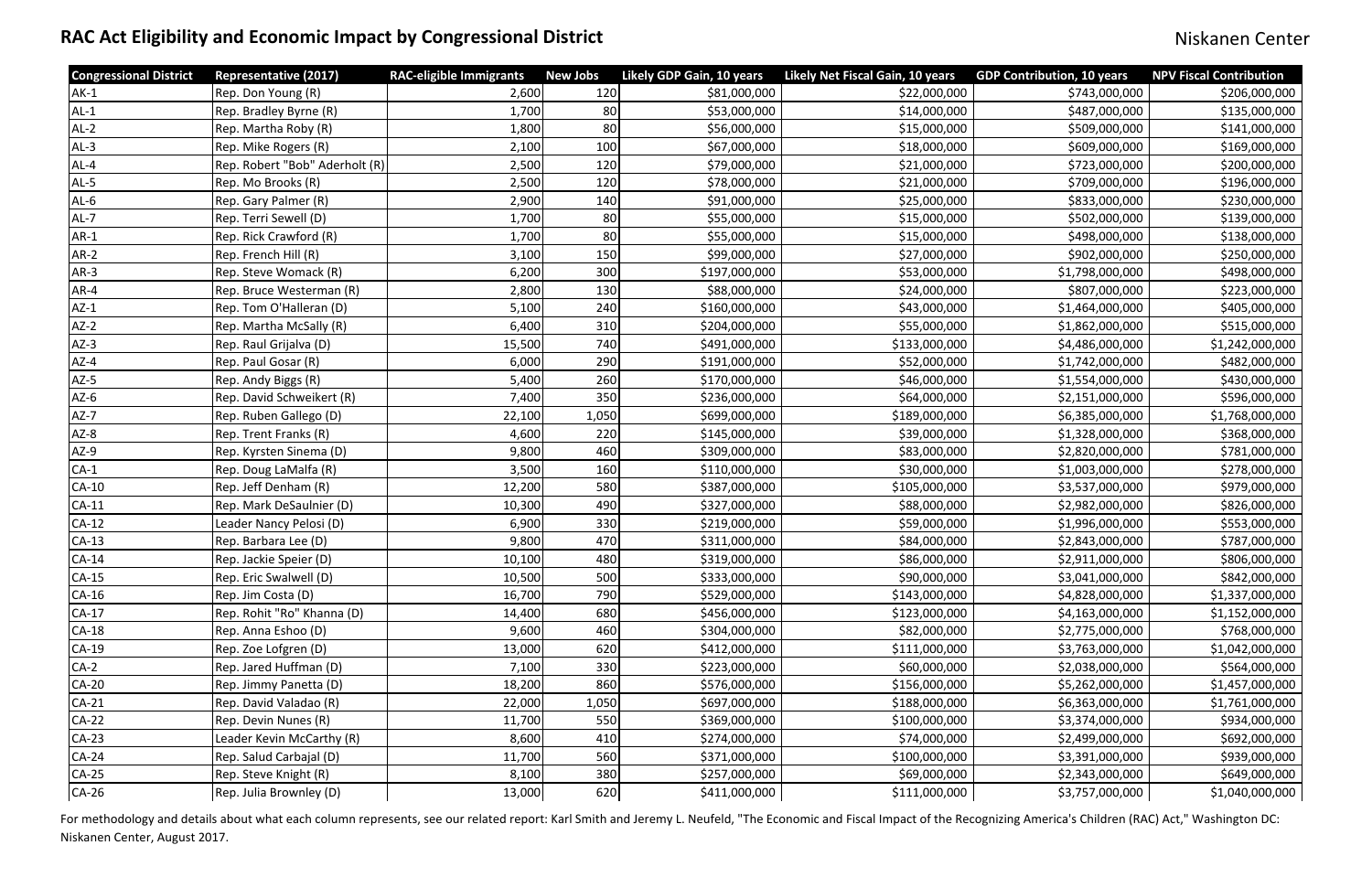| <b>Congressional District</b> | <b>Representative (2017)</b>   | <b>RAC-eligible Immigrants</b> | <b>New Jobs</b> | Likely GDP Gain, 10 years | Likely Net Fiscal Gain, 10 years | <b>GDP Contribution, 10 years</b> | <b>NPV Fiscal Contribution</b> |
|-------------------------------|--------------------------------|--------------------------------|-----------------|---------------------------|----------------------------------|-----------------------------------|--------------------------------|
| $CA-27$                       | Rep. Judy Chu (D)              | 9,500                          | 450             | \$299,000,000             | \$81,000,000                     | \$2,733,000,000                   | \$757,000,000                  |
| <b>CA-28</b>                  | Rep. Adam Schiff (D)           | 12,100                         | 570             | \$382,000,000             | \$103,000,000                    | \$3,488,000,000                   | \$965,000,000                  |
| <b>CA-29</b>                  | Rep. Tony Cardenas (D)         | 20,100                         | 950             | \$636,000,000             | \$172,000,000                    | \$5,805,000,000                   | \$1,607,000,000                |
| $CA-3$                        | Rep. John Garamendi (D)        | 8,400                          | 400             | \$266,000,000             | \$72,000,000                     | \$2,431,000,000                   | \$673,000,000                  |
| <b>CA-30</b>                  | Rep. Brad Sherman (D)          | 9,300                          | 440             | \$295,000,000             | \$80,000,000                     | \$2,696,000,000                   | \$746,000,000                  |
| $CA-31$                       | Rep. Peter "Pete" Aguilar (D)  | 12,300                         | 580             | \$390,000,000             | \$105,000,000                    | \$3,558,000,000                   | \$985,000,000                  |
| $CA-32$                       | Rep. Grace Napolitano (D)      | 15,500                         | 740             | \$491,000,000             | \$133,000,000                    | \$4,482,000,000                   | \$1,241,000,000                |
| $CA-33$                       | Rep. Ted Lieu (D)              | 5,500                          | 260             | \$173,000,000             | \$47,000,000                     | \$1,576,000,000                   | \$436,000,000                  |
| <b>CA-34</b>                  | Rep. Jimmy Gomez (D)           | 23,400                         | 1,110           | \$742,000,000             | \$200,000,000                    | \$6,775,000,000                   | \$1,875,000,000                |
| <b>CA-35</b>                  | Rep. Norma Torres (D)          | 17,700                         | 840             | \$559,000,000             | \$151,000,000                    | \$5,102,000,000                   | \$1,412,000,000                |
| CA-36                         | Rep. Raul Ruiz (D)             | 14,900                         | 710             | \$471,000,000             | \$127,000,000                    | \$4,297,000,000                   | \$1,190,000,000                |
| <b>CA-37</b>                  | Rep. Karen Bass (D)            | 13,900                         | 660             | \$439,000,000             | \$118,000,000                    | \$4,006,000,000                   | \$1,109,000,000                |
| <b>CA-38</b>                  | Rep. Linda Sanchez (D)         | 13,700                         | 650             | \$434,000,000             | \$117,000,000                    | \$3,964,000,000                   | \$1,097,000,000                |
| CA-39                         | Rep. Ed Royce (R)              | 9,600                          | 460             | \$305,000,000             | \$82,000,000                     | \$2,787,000,000                   | \$771,000,000                  |
| $CA-4$                        | <b>Rep. Tom McClintock (R)</b> | 4,100                          | 190             | \$130,000,000             | \$35,000,000                     | \$1,184,000,000                   | \$328,000,000                  |
| <b>CA-40</b>                  | Rep. Lucille Roybal-Allard (D) | 26,700                         | 1,270           | \$846,000,000             | \$228,000,000                    | \$7,728,000,000                   | \$2,139,000,000                |
| $CA-41$                       | Rep. Mark Takano (D)           | 15,100                         | 710             | \$476,000,000             | \$129,000,000                    | \$4,350,000,000                   | \$1,204,000,000                |
| $CA-42$                       | Rep. Ken Calvert (R)           | 9,400                          | 450             | \$299,000,000             | \$81,000,000                     | \$2,729,000,000                   | \$755,000,000                  |
| $CA-43$                       | Rep. Maxine Waters (D)         | 13,900                         | 660             | \$441,000,000             | \$119,000,000                    | \$4,024,000,000                   | \$1,114,000,000                |
| <b>CA-44</b>                  | Rep. Nanette Barragan (D)      | 20,800                         | 990             | \$657,000,000             | \$177,000,000                    | \$5,998,000,000                   | \$1,660,000,000                |
| <b>CA-45</b>                  | Rep. Mimi Walters (R)          | 9,000                          | 430             | \$284,000,000             | \$77,000,000                     | \$2,598,000,000                   | \$719,000,000                  |
| CA-46                         | Rep. Lou Correa (D)            | 23,300                         | 1,110           | \$739,000,000             | \$199,000,000                    | \$6,746,000,000                   | \$1,868,000,000                |
| CA-47                         | Rep. Alan Lowenthal (D)        | 10,700                         | 510             | \$340,000,000             | \$92,000,000                     | \$3,101,000,000                   | \$858,000,000                  |
| <b>CA-48</b>                  | Rep. Dana Rohrabacher (R)      | 6,800                          | 320             | \$215,000,000             | \$58,000,000                     | \$1,960,000,000                   | \$543,000,000                  |
| CA-49                         | Rep. Darrell Issa (R)          | 7,700                          | 360             | \$243,000,000             | \$66,000,000                     | \$2,216,000,000                   | \$613,000,000                  |
| $CA-5$                        | Rep. Mike Thompson (D)         | 8,500                          | 400             | \$270,000,000             | \$73,000,000                     | \$2,462,000,000                   | \$681,000,000                  |
| <b>CA-50</b>                  | Rep. Duncan Hunter (R)         | 10,700                         | 510             | \$339,000,000             | \$92,000,000                     | \$3,099,000,000                   | \$858,000,000                  |
| $CA-51$                       | Rep. Juan "Paco" Vargas (D)    | 19,800                         | 940             | \$627,000,000             | \$169,000,000                    | \$5,723,000,000                   | \$1,584,000,000                |
| <b>CA-52</b>                  | Rep. Scott Peters (D)          | 7,100                          | 340             | \$226,000,000             | \$61,000,000                     | \$2,065,000,000                   | \$572,000,000                  |
| CA-53                         | Rep. Susan Davis (D)           | 9,500                          | 450             | \$301,000,000             | \$81,000,000                     | \$2,753,000,000                   | \$762,000,000                  |
| $CA-6$                        | Rep. Doris Matsui (D)          | 9,500                          | 450             | \$300,000,000             | \$81,000,000                     | \$2,737,000,000                   | \$758,000,000                  |
| $CA-7$                        | Rep. Ami Bera (D)              | 4,700                          | 220             | \$149,000,000             | \$40,000,000                     | \$1,358,000,000                   | \$376,000,000                  |
| $CA-8$                        | Rep. Paul Cook (R)             | 7,900                          | 370             | \$249,000,000             | \$67,000,000                     | \$2,277,000,000                   | \$630,000,000                  |
| $CA-9$                        | Rep. Jerry McNerney (D)        | 10,500                         | 500             | \$331,000,000             | \$89,000,000                     | \$3,026,000,000                   | \$838,000,000                  |
| $CO-1$                        | Rep. Diana DeGette (D)         | 9,800                          | 460             | \$310,000,000             | \$84,000,000                     | \$2,828,000,000                   | \$783,000,000                  |
| $CO-2$                        | Rep. Jared Polis (D)           | 4,000                          | 190             | \$127,000,000             | \$34,000,000                     | \$1,160,000,000                   | \$321,000,000                  |
| $CO-3$                        | Rep. Scott Tipton (R)          | 4,600                          | 220             | \$146,000,000             | \$39,000,000                     | \$1,329,000,000                   | \$368,000,000                  |
| $CO-4$                        | Rep. Kenneth "Ken" Buck (R)    | 5,900                          | 280             | \$188,000,000             | \$51,000,000                     | \$1,712,000,000                   | \$474,000,000                  |
| $CO-5$                        | Rep. Doug Lamborn (R)          | 3,200                          | 150             | \$102,000,000             | \$27,000,000                     | \$930,000,000                     | \$257,000,000                  |
| $CO-6$                        | Rep. Mike Coffman (R)          | 8,000                          | 380             | \$255,000,000             | \$69,000,000                     | \$2,324,000,000                   | \$643,000,000                  |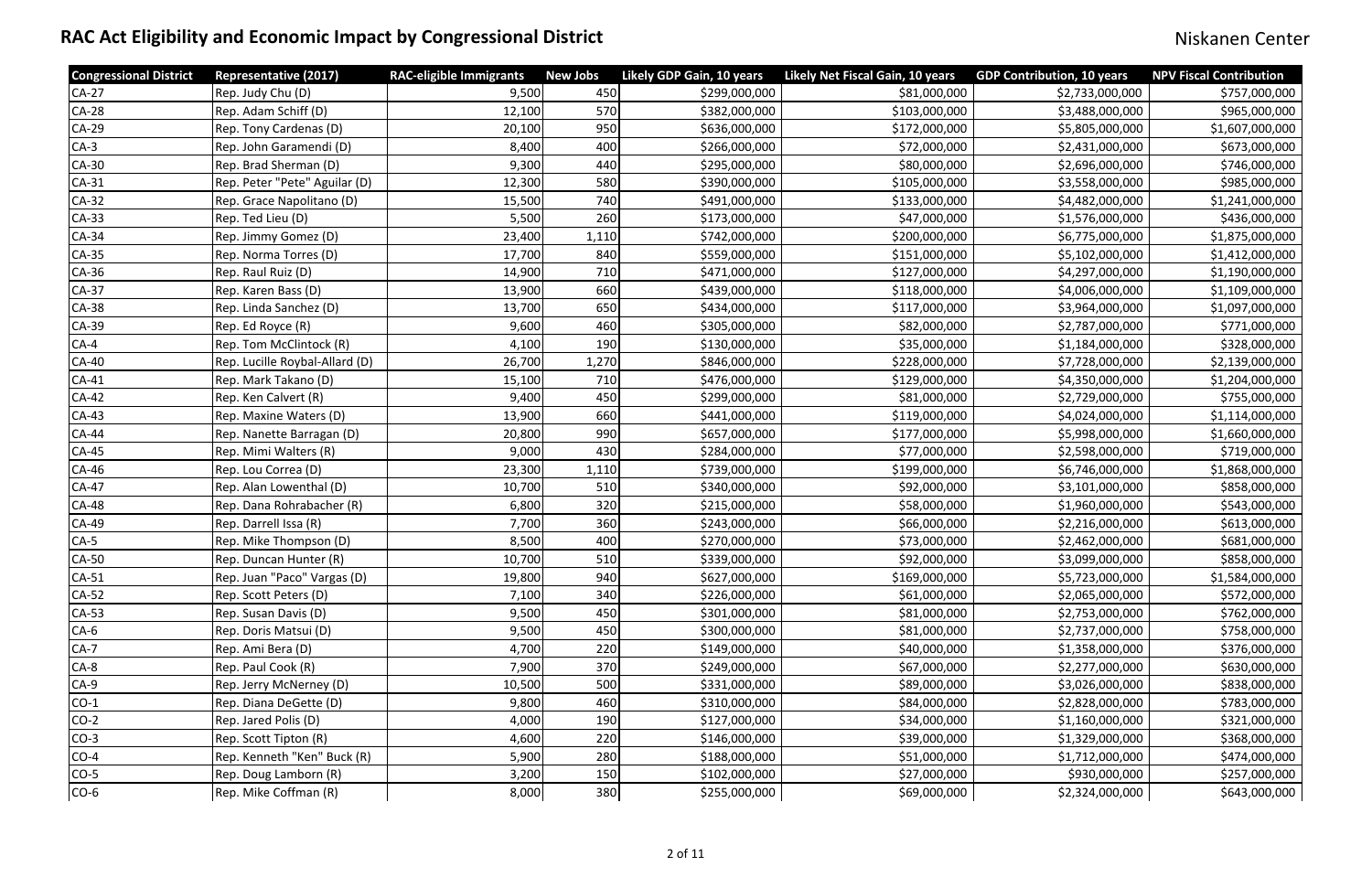| <b>Congressional District</b> | <b>Representative (2017)</b>     | <b>RAC-eligible Immigrants</b> | <b>New Jobs</b> | Likely GDP Gain, 10 years | Likely Net Fiscal Gain, 10 years | <b>GDP Contribution, 10 years</b> | <b>NPV Fiscal Contribution</b> |
|-------------------------------|----------------------------------|--------------------------------|-----------------|---------------------------|----------------------------------|-----------------------------------|--------------------------------|
| $CO-7$                        | Rep. Ed Perlmutter (D)           | 7,200                          | 340             | \$227,000,000             | \$61,000,000                     | \$2,070,000,000                   | \$573,000,000                  |
| $CT-1$                        | Rep. John Larson (D)             | 3,600                          | 170             | \$114,000,000             | \$31,000,000                     | \$1,043,000,000                   | \$289,000,000                  |
| $CT-2$                        | Rep. Joe Courtney (D)            | 2,000                          | 90              | \$62,000,000              | \$17,000,000                     | \$568,000,000                     | \$157,000,000                  |
| $CT-3$                        | Rep. Rosa DeLauro (D)            | 3,800                          | 180             | \$120,000,000             | \$32,000,000                     | \$1,092,000,000                   | \$302,000,000                  |
| $CT-4$                        | Rep. Jim Himes (D)               | 7,900                          | 370             | \$249,000,000             | \$67,000,000                     | \$2,278,000,000                   | \$631,000,000                  |
| $CT-5$                        | Rep. Elizabeth Esty (D)          | 4,100                          | 190             | \$128,000,000             | \$35,000,000                     | \$1,172,000,000                   | \$324,000,000                  |
| $DC-1$                        | Del. Eleanor Norton (D)          | 5,400                          | 260             | \$171,000,000             | \$46,000,000                     | \$1,558,000,000                   | \$431,000,000                  |
| $DE-1$                        | Rep. Lisa Rochester (D)          | 4,400                          | 210             | \$139,000,000             | \$38,000,000                     | \$1,271,000,000                   | \$352,000,000                  |
| $FL-1$                        | Rep. Matt Gaetz (R)              | 2,200                          | 110             | \$70,000,000              | \$19,000,000                     | \$641,000,000                     | \$177,000,000                  |
| <b>FL-10</b>                  | Rep. Valdez "Val" Demings (D)    | 4,400                          | 210             | \$140,000,000             | \$38,000,000                     | \$1,276,000,000                   | \$353,000,000                  |
| $FL-11$                       | Rep. Daniel "Dan" Webster (R)    | 1,700                          | 80              | \$54,000,000              | \$14,000,000                     | \$490,000,000                     | \$136,000,000                  |
| $FL-12$                       | Rep. Gus Bilirakis (R)           | 2,500                          | 120             | \$80,000,000              | \$22,000,000                     | \$732,000,000                     | \$203,000,000                  |
| $FL-13$                       | Rep. Charles "Charlie" Crist (D) | 3,700                          | 170             | \$116,000,000             | \$31,000,000                     | \$1,057,000,000                   | \$293,000,000                  |
| $FL-14$                       | Rep. Kathy Castor (D)            | 5,700                          | 270             | \$180,000,000             | \$48,000,000                     | \$1,639,000,000                   | \$454,000,000                  |
| $FL-15$                       | Rep. Dennis Ross (R)             | 3,800                          | 180             | \$119,000,000             | \$32,000,000                     | \$1,089,000,000                   | \$301,000,000                  |
| $FL-16$                       | Rep. Vern Buchanan (R)           | 4,900                          | 230             | \$156,000,000             | \$42,000,000                     | \$1,429,000,000                   | \$395,000,000                  |
| FL-17                         | Rep. Tom Rooney (R)              | 5,100                          | 240             | \$162,000,000             | \$44,000,000                     | \$1,476,000,000                   | \$409,000,000                  |
| $FL-18$                       | Rep. Brian Mast (R)              | 5,100                          | 240             | \$160,000,000             | \$43,000,000                     | \$1,461,000,000                   | \$405,000,000                  |
| $FL-19$                       | Rep. Francis Rooney (R)          | 7,400                          | 350             | \$236,000,000             | \$64,000,000                     | \$2,152,000,000                   | \$596,000,000                  |
| $FL-2$                        | Rep. Neal Dunn (R)               | 2,200                          | 110             | \$71,000,000              | \$19,000,000                     | \$646,000,000                     | \$179,000,000                  |
| FL-20                         | Rep. Alcee Hastings (D)          | 11,400                         | 540             | \$361,000,000             | \$97,000,000                     | \$3,297,000,000                   | \$913,000,000                  |
| FL-21                         | Rep. Lois Frankel (D)            | 7,100                          | 340             | \$226,000,000             | \$61,000,000                     | \$2,062,000,000                   | \$571,000,000                  |
| <b>FL-22</b>                  | Rep. Ted Deutch (D)              | 8,800                          | 420             | \$279,000,000             | \$75,000,000                     | \$2,548,000,000                   | \$705,000,000                  |
| $FL-23$                       | Rep. Debbie Wasserman Schult     | 8,200                          | 390             | \$258,000,000             | \$70,000,000                     | \$2,358,000,000                   | \$653,000,000                  |
| $FL-24$                       | Rep. Frederica "Freddi" Wilson   | 10,800                         | 510             | \$341,000,000             | \$92,000,000                     | \$3,112,000,000                   | \$861,000,000                  |
| $FL-25$                       | Rep. Mario Diaz-Balart (R)       | 12,800                         | 610             | \$406,000,000             | \$110,000,000                    | \$3,709,000,000                   | \$1,027,000,000                |
| $FL-26$                       | Rep. Carlos Curbelo (R)          | 7,100                          | 340             | \$226,000,000             | \$61,000,000                     | \$2,064,000,000                   | \$571,000,000                  |
| $FL-27$                       | Rep. Ileana Ros-Lehtinen (R)     | 13,700                         | 650             | \$434,000,000             | \$117,000,000                    | \$3,963,000,000                   | \$1,097,000,000                |
| $FL-3$                        | Rep. Theodore "Ted" Yoho (R)     | 2,300                          | 110             | \$74,000,000              | \$20,000,000                     | \$671,000,000                     | \$186,000,000                  |
| FL-4                          | Rep. John Rutherford (R)         | 3,200                          | 150             | \$102,000,000             | \$28,000,000                     | \$931,000,000                     | \$258,000,000                  |
| FL-5                          | Rep. Alfred "Al" Lawson (D)      | 4,700                          | 220             | \$148,000,000             | \$40,000,000                     | \$1,349,000,000                   | \$373,000,000                  |
| $FL-6$                        | Rep. Ron DeSantis (R)            | 2,800                          | 130             | \$88,000,000              | \$24,000,000                     | \$801,000,000                     | \$222,000,000                  |
| $FL-7$                        | Rep. Stephanie Murphy (D)        | 2,400                          | 110             | \$75,000,000              | \$20,000,000                     | \$686,000,000                     | \$190,000,000                  |
| FL-8                          | Rep. Bill Posey (R)              | 2,700                          | 130             | \$85,000,000              | \$23,000,000                     | \$778,000,000                     | \$215,000,000                  |
| $FL-9$                        | Rep. Darren Soto (D)             | 4,100                          | 190             | \$129,000,000             | \$35,000,000                     | \$1,178,000,000                   | \$326,000,000                  |
| $GA-1$                        | Rep. Buddy Carter (R)            | 3,000                          | 140             | \$94,000,000              | \$25,000,000                     | \$861,000,000                     | \$238,000,000                  |
| GA-10                         | Rep. Jody Hice (R)               | 2,300                          | 110             | \$73,000,000              | \$20,000,000                     | \$669,000,000                     | \$185,000,000                  |
| GA-11                         | Rep. Barry Loudermilk (R)        | 6,000                          | 280             | \$189,000,000             | \$51,000,000                     | \$1,727,000,000                   | \$478,000,000                  |
| $GA-12$                       | Rep. Rick Allen (R)              | 2,200                          | 100             | \$70,000,000              | \$19,000,000                     | \$637,000,000                     | \$176,000,000                  |
| $GA-13$                       | Rep. David Scott (D)             | 5,600                          | 270             | \$177,000,000             | \$48,000,000                     | \$1,615,000,000                   | \$447,000,000                  |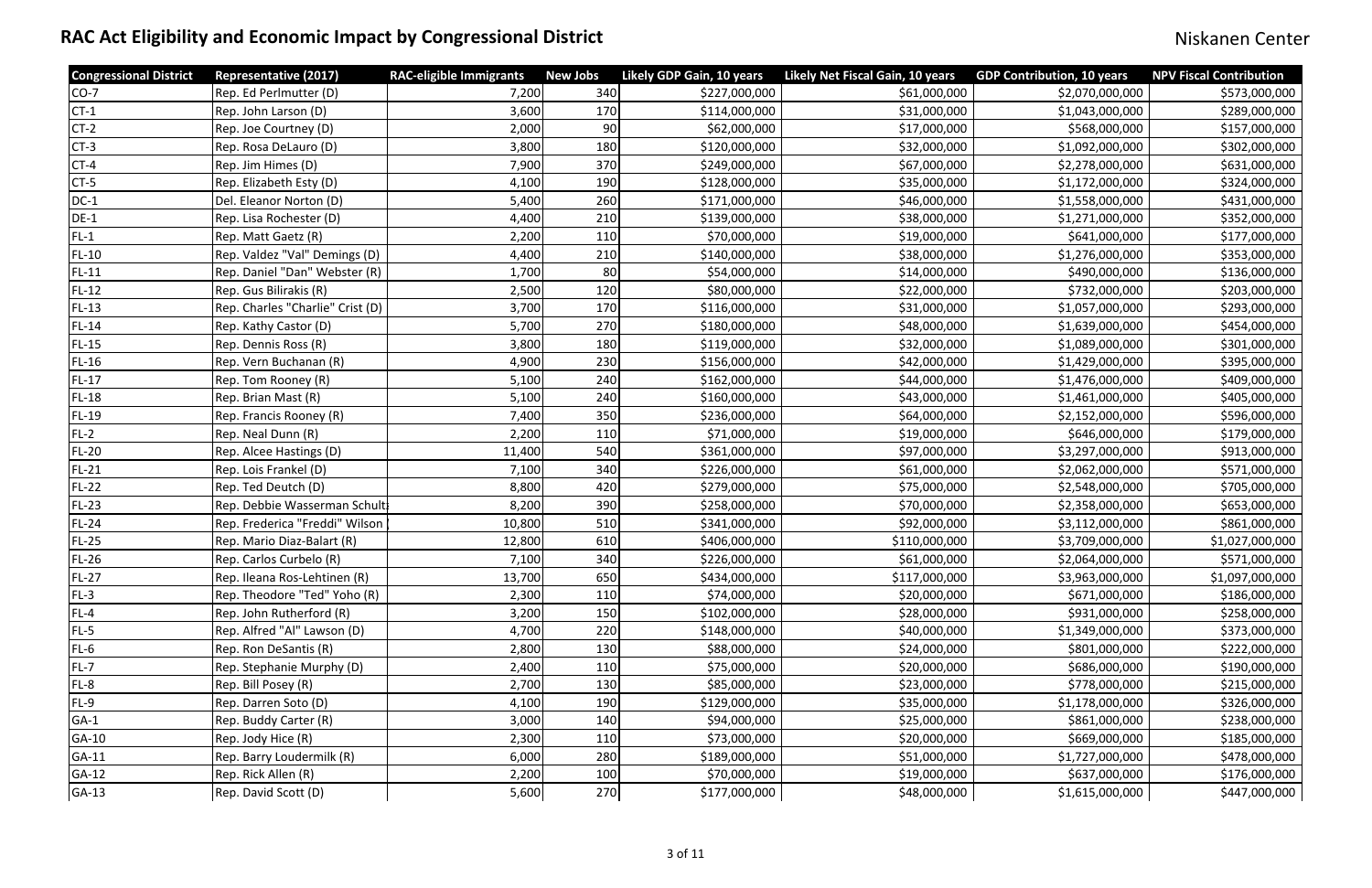| <b>Congressional District</b> | <b>Representative (2017)</b>   | <b>RAC-eligible Immigrants</b> | <b>New Jobs</b> | Likely GDP Gain, 10 years | Likely Net Fiscal Gain, 10 years | <b>GDP Contribution, 10 years</b> | <b>NPV Fiscal Contribution</b> |
|-------------------------------|--------------------------------|--------------------------------|-----------------|---------------------------|----------------------------------|-----------------------------------|--------------------------------|
| GA-14                         | Rep. Tom Graves (R)            | 4,600                          | 220             | \$144,000,000             | \$39,000,000                     | \$1,319,000,000                   | \$365,000,000                  |
| $GA-2$                        | Rep. Sanford Bishop (D)        | 2,400                          | 110             | \$76,000,000              | \$21,000,000                     | \$696,000,000                     | \$193,000,000                  |
| $GA-3$                        | Rep. Drew Ferguson (R)         | 2,600                          | 120             | \$81,000,000              | \$22,000,000                     | \$741,000,000                     | \$205,000,000                  |
| GA-4                          | Rep. Hank Johnson (D)          | 7,000                          | 330             | \$221,000,000             | \$60,000,000                     | \$2,019,000,000                   | \$559,000,000                  |
| $GA-5$                        | Rep. John Lewis (D)            | 4,400                          | 210             | \$140,000,000             | \$38,000,000                     | \$1,282,000,000                   | \$355,000,000                  |
| GA-6                          | Rep. Karen Handel (R)          | 8,800                          | 420             | \$278,000,000             | \$75,000,000                     | \$2,541,000,000                   | \$703,000,000                  |
| GA-7                          | Rep. Rob Woodall (R)           | 10,400                         | 490             | \$329,000,000             | \$89,000,000                     | \$3,008,000,000                   | \$833,000,000                  |
| $GA-8$                        | Rep. Austin Scott (R)          | 2,800                          | 130             | \$89,000,000              | \$24,000,000                     | \$814,000,000                     | \$225,000,000                  |
| GA-9                          | Rep. Doug Collins (R)          | 5,300                          | 250             | \$168,000,000             | \$45,000,000                     | \$1,537,000,000                   | \$426,000,000                  |
| HI-1                          | Rep. Colleen Hanabusa (D)      | 1,300                          | 60              | \$40,000,000              | \$11,000,000                     | \$364,000,000                     | \$101,000,000                  |
| $HI-2$                        | Rep. Tulsi Gabbard (D)         | 200                            | 10              | \$6,000,000               | \$2,000,000                      | \$52,000,000                      | \$14,000,000                   |
| $IA-1$                        | Rep. Rodney "Rod" Blum (R)     | 2,700                          | 130             | \$84,000,000              | \$23,000,000                     | \$767,000,000                     | \$212,000,000                  |
| $IA-2$                        | Rep. Dave Loebsack (D)         | 3,200                          | 150             | \$102,000,000             | \$28,000,000                     | \$936,000,000                     | \$259,000,000                  |
| $IA-3$                        | Rep. David Young (R)           | 4,000                          | 190             | \$127,000,000             | \$34,000,000                     | \$1,163,000,000                   | \$322,000,000                  |
| $IA-4$                        | Rep. Steve King (R)            | 3,600                          | 170             | \$113,000,000             | \$31,000,000                     | \$1,036,000,000                   | \$287,000,000                  |
| $ID-1$                        | Rep. Raul Labrador (R)         | 3,900                          | 190             | \$123,000,000             | \$33,000,000                     | \$1,126,000,000                   | \$312,000,000                  |
| $ID-2$                        | Rep. Mike Simpson (R)          | 5,700                          | 270             | \$179,000,000             | \$48,000,000                     | \$1,633,000,000                   | \$452,000,000                  |
| $IL-1$                        | Rep. Bobby Rush (D)            | 3,600                          | 170             | \$113,000,000             | \$31,000,000                     | \$1,033,000,000                   | \$286,000,000                  |
| IL-10                         | Rep. Bradley Schneider (D)     | 10,000                         | 470             | \$315,000,000             | \$85,000,000                     | \$2,877,000,000                   | \$796,000,000                  |
| $IL-11$                       | Rep. Bill Foster (D)           | 9,100                          | 430             | \$287,000,000             | \$78,000,000                     | \$2,625,000,000                   | \$727,000,000                  |
| $IL-12$                       | Rep. Mike Bost (R)             | 1,400                          | 70              | \$46,000,000              | \$12,000,000                     | \$416,000,000                     | \$115,000,000                  |
| $IL-13$                       | Rep. Rodney Davis (R)          | 2,700                          | 130             | \$87,000,000              | \$23,000,000                     | \$794,000,000                     | \$220,000,000                  |
| $IL-14$                       | Rep. Randy Hultgren (R)        | 3,700                          | 180             | \$119,000,000             | \$32,000,000                     | \$1,083,000,000                   | \$300,000,000                  |
| $IL-15$                       | Rep. John Shimkus (R)          | 1,400                          | 60              | \$43,000,000              | \$12,000,000                     | \$393,000,000                     | \$109,000,000                  |
| $IL-16$                       | Rep. Adam Kinzinger (R)        | 2,800                          | 130             | \$90,000,000              | \$24,000,000                     | \$821,000,000                     | \$227,000,000                  |
| $IL-17$                       | Rep. Cheri Bustos (D)          | 3,300                          | 150             | \$103,000,000             | \$28,000,000                     | \$940,000,000                     | \$260,000,000                  |
| IL-18                         | Rep. Darin LaHood (R)          | 1,900                          | 90              | \$61,000,000              | \$16,000,000                     | \$558,000,000                     | \$154,000,000                  |
| $IL-2$                        | Rep. Robin Kelly (D)           | 4,000                          | 190             | \$127,000,000             | \$34,000,000                     | \$1,160,000,000                   | \$321,000,000                  |
| $IL-3$                        | Rep. Daniel "Dan" Lipinski (D) | 9,700                          | 460             | \$307,000,000             | \$83,000,000                     | \$2,800,000,000                   | \$775,000,000                  |
| $IL-4$                        | Rep. Luis Gutierrez (D)        | 21,000                         | 1,000           | \$663,000,000             | \$179,000,000                    | \$6,059,000,000                   | \$1,677,000,000                |
| $IL-5$                        | Rep. Mike Quigley (D)          | 7,000                          | 330             | \$223,000,000             | \$60,000,000                     | \$2,032,000,000                   | \$562,000,000                  |
| $IL-6$                        | Rep. Peter Roskam (R)          | 4,700                          | 220             | \$149,000,000             | \$40,000,000                     | \$1,363,000,000                   | \$377,000,000                  |
| $IL-7$                        | Rep. Danny Davis (D)           | 6,200                          | 300             | \$197,000,000             | \$53,000,000                     | \$1,799,000,000                   | \$498,000,000                  |
| $IL-8$                        | Rep. Raja Krishnamoorthi (D)   | 13,400                         | 640             | \$425,000,000             | \$115,000,000                    | \$3,881,000,000                   | \$1,074,000,000                |
| $IL-9$                        | Rep. Jan Schakowsky (D)        | 6,700                          | 320             | \$212,000,000             | \$57,000,000                     | \$1,932,000,000                   | \$535,000,000                  |
| $IN-1$                        | Rep. Pete Visclosky (D)        | 3,300                          | 160             | \$104,000,000             | \$28,000,000                     | \$952,000,000                     | \$264,000,000                  |
| $IN-2$                        | Rep. Jackie Walorski (R)       | 3,900                          | 180             | \$123,000,000             | \$33,000,000                     | \$1,126,000,000                   | \$312,000,000                  |
| $IN-3$                        | Rep. Jim Banks (R)             | 2,600                          | 120             | \$83,000,000              | \$22,000,000                     | \$755,000,000                     | \$209,000,000                  |
| $IN-4$                        | Rep. Todd Rokita (R)           | 3,300                          | 160             | \$104,000,000             | \$28,000,000                     | \$947,000,000                     | \$262,000,000                  |
| $IN-5$                        | Rep. Susan Brooks (R)          | 2,800                          | 130             | \$88,000,000              | \$24,000,000                     | \$803,000,000                     | \$222,000,000                  |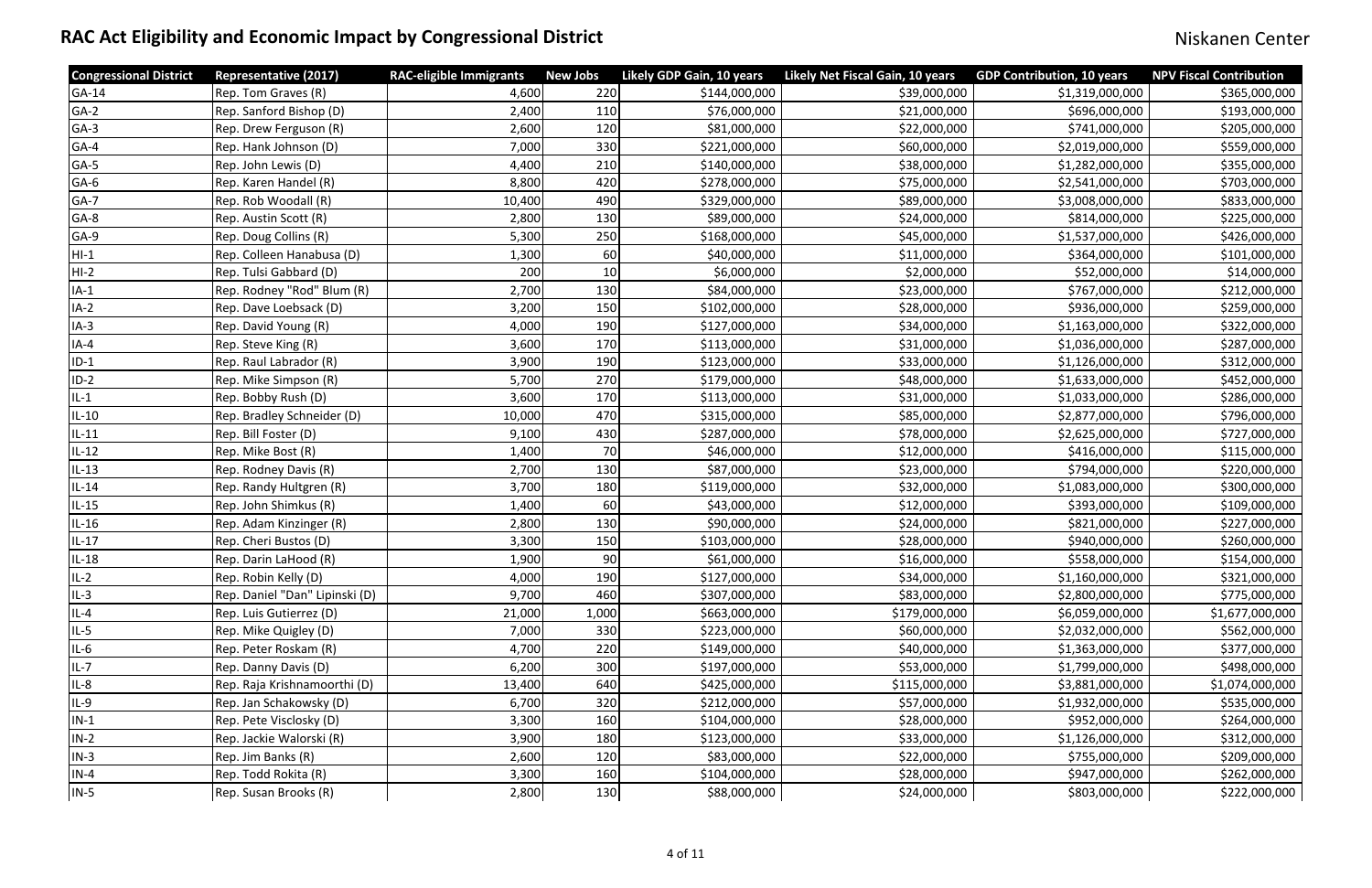| <b>Congressional District</b> | <b>Representative (2017)</b>    | <b>RAC-eligible Immigrants</b> | <b>New Jobs</b> | Likely GDP Gain, 10 years | Likely Net Fiscal Gain, 10 years | <b>GDP Contribution, 10 years</b> | <b>NPV Fiscal Contribution</b> |
|-------------------------------|---------------------------------|--------------------------------|-----------------|---------------------------|----------------------------------|-----------------------------------|--------------------------------|
| $IN-6$                        | Rep. Luke Messer (R)            | 1,900                          | 90              | \$60,000,000              | \$16,000,000                     | \$548,000,000                     | \$152,000,000                  |
| $IN-7$                        | Rep. Andre Carson (D)           | 6,300                          | 300             | \$199,000,000             | \$54,000,000                     | \$1,821,000,000                   | \$504,000,000                  |
| $IN-8$                        | Rep. Larry Bucshon (R)          | 1,400                          | 70              | \$45,000,000              | \$12,000,000                     | \$410,000,000                     | \$113,000,000                  |
| $IN-9$                        | Rep. Trey Hollingsworth (R)     | 2,300                          | 110             | \$72,000,000              | \$20,000,000                     | \$660,000,000                     | \$183,000,000                  |
| $KS-1$                        | Rep. Roger Marshall (R)         | 5,400                          | 260             | \$172,000,000             | \$46,000,000                     | \$1,571,000,000                   | \$435,000,000                  |
| $KS-2$                        | Rep. Lynn Jenkins (R)           | 2,300                          | 110             | \$71,000,000              | \$19,000,000                     | \$652,000,000                     | \$181,000,000                  |
| $KS-3$                        | Rep. Kevin Yoder (R)            | 5,800                          | 270             | \$183,000,000             | \$49,000,000                     | \$1,670,000,000                   | \$462,000,000                  |
| $KS-4$                        | Rep. Ron Estes (R)              | 4,000                          | 190             | \$126,000,000             | \$34,000,000                     | \$1,151,000,000                   | \$319,000,000                  |
| $KY-1$                        | Rep. James Comer (R)            | 1,800                          | 80              | \$57,000,000              | \$15,000,000                     | \$516,000,000                     | \$143,000,000                  |
| $KY-2$                        | Rep. Brett Guthrie (R)          | 2,400                          | 110             | \$76,000,000              | \$21,000,000                     | \$698,000,000                     | \$193,000,000                  |
| $KY-3$                        | Rep. John Yarmuth (D)           | 3,900                          | 190             | \$124,000,000             | \$33,000,000                     | \$1,130,000,000                   | \$313,000,000                  |
| $KY-4$                        | Rep. Thomas Massie (R)          | 2,000                          | 100             | \$64,000,000              | \$17,000,000                     | \$586,000,000                     | \$162,000,000                  |
| $KY-5$                        | Rep. Hal Rogers (R)             | 1,000                          | 50              | \$33,000,000              | \$9,000,000                      | \$299,000,000                     | \$83,000,000                   |
| $KY-6$                        | Rep. Andy Barr (R)              | 3,500                          | 160             | \$109,000,000             | \$30,000,000                     | \$999,000,000                     | \$277,000,000                  |
| $LA-1$                        | <b>Whip Steve Scalise (R)</b>   | 3,400                          | 160             | \$107,000,000             | \$29,000,000                     | \$979,000,000                     | \$271,000,000                  |
| $LA-2$                        | Rep. Cedric Richmond (D)        | 2,900                          | 140             | \$91,000,000              | \$24,000,000                     | \$828,000,000                     | \$229,000,000                  |
| $LA-3$                        | Rep. Clay "Captain" Higgins (R) | 2,300                          | 110             | \$73,000,000              | \$20,000,000                     | \$665,000,000                     | \$184,000,000                  |
| $LA-4$                        | Rep. Mike Johnson (R)           | 1,900                          | 90              | \$60,000,000              | \$16,000,000                     | \$549,000,000                     | \$152,000,000                  |
| $LA-5$                        | Rep. Ralph Abraham (R)          | 1,700                          | 80              | \$55,000,000              | \$15,000,000                     | \$504,000,000                     | \$140,000,000                  |
| $LA-6$                        | Rep. Garret Graves (R)          | 2,800                          | 130             | \$88,000,000              | \$24,000,000                     | \$807,000,000                     | \$224,000,000                  |
| $MA-1$                        | Rep. Richard "Richie" Neal (D)  | 1,200                          | 60              | \$39,000,000              | \$10,000,000                     | \$354,000,000                     | \$98,000,000                   |
| $MA-2$                        | Rep. Jim McGovern (D)           | 3,700                          | 180             | \$118,000,000             | \$32,000,000                     | \$1,076,000,000                   | \$298,000,000                  |
| $MA-3$                        | Rep. Niki Tsongas (D)           | 3,500                          | 170             | \$111,000,000             | \$30,000,000                     | \$1,009,000,000                   | \$279,000,000                  |
| $MA-4$                        | Rep. Joe Kennedy (D)            | 3,700                          | 170             | \$116,000,000             | \$31,000,000                     | \$1,062,000,000                   | \$294,000,000                  |
| $MA-5$                        | Rep. Katherine Clark (D)        | 9,000                          | 430             | \$286,000,000             | \$77,000,000                     | \$2,608,000,000                   | \$722,000,000                  |
| $MA-6$                        | Rep. Seth Moulton (D)           | 4,400                          | 210             | \$138,000,000             | \$37,000,000                     | \$1,258,000,000                   | \$348,000,000                  |
| $MA-7$                        | Rep. Michael "Mike" Capuano (   | 10,600                         | 500             | \$335,000,000             | \$90,000,000                     | \$3,059,000,000                   | \$847,000,000                  |
| $MA-8$                        | Rep. Stephen "Steve" Lynch (D)  | 4,800                          | 230             | \$151,000,000             | \$41,000,000                     | \$1,378,000,000                   | \$382,000,000                  |
| $MA-9$                        | Rep. Bill Keating (D)           | 2,800                          | 130             | \$89,000,000              | \$24,000,000                     | \$809,000,000                     | \$224,000,000                  |
| $MD-1$                        | Rep. Andy Harris (R)            | 2,100                          | 100             | \$67,000,000              | \$18,000,000                     | \$611,000,000                     | \$169,000,000                  |
| $MD-2$                        | Rep. Dutch Ruppersberger (D)    | 4,300                          | 200             | \$135,000,000             | \$36,000,000                     | \$1,234,000,000                   | \$342,000,000                  |
| $MD-3$                        | Rep. John Sarbanes (D)          | 5,300                          | 250             | \$167,000,000             | \$45,000,000                     | \$1,529,000,000                   | \$423,000,000                  |
| $MD-4$                        | Rep. Anthony Brown (D)          | 8,300                          | 390             | \$261,000,000             | \$71,000,000                     | \$2,387,000,000                   | \$661,000,000                  |
| $MD-5$                        | Whip Steny Hoyer (D)            | 4,000                          | 190             | \$126,000,000             | \$34,000,000                     | \$1,153,000,000                   | \$319,000,000                  |
| $MD-6$                        | Rep. John Delaney (D)           | 6,100                          | 290             | \$194,000,000             | \$52,000,000                     | \$1,770,000,000                   | \$490,000,000                  |
| $MD-7$                        | Rep. Elijah Cummings (D)        | 4,000                          | 190             | \$127,000,000             | \$34,000,000                     | \$1,164,000,000                   | \$322,000,000                  |
| $MD-8$                        | Rep. Jamie Raskin (D)           | 8,200                          | 390             | \$260,000,000             | \$70,000,000                     | \$2,375,000,000                   | \$657,000,000                  |
| $ME-1$                        | Rep. Chellie Pingree (D)        | 2,000                          | 100             | \$64,000,000              | \$17,000,000                     | \$585,000,000                     | \$162,000,000                  |
| $ME-2$                        | Rep. Bruce Poliquin (R)         | 1,400                          | 70              | \$44,000,000              | \$12,000,000                     | \$399,000,000                     | \$110,000,000                  |
| $MI-1$                        | Rep. John "Jack" Bergman (R)    | 1,400                          | 70              | \$45,000,000              | \$12,000,000                     | \$409,000,000                     | \$113,000,000                  |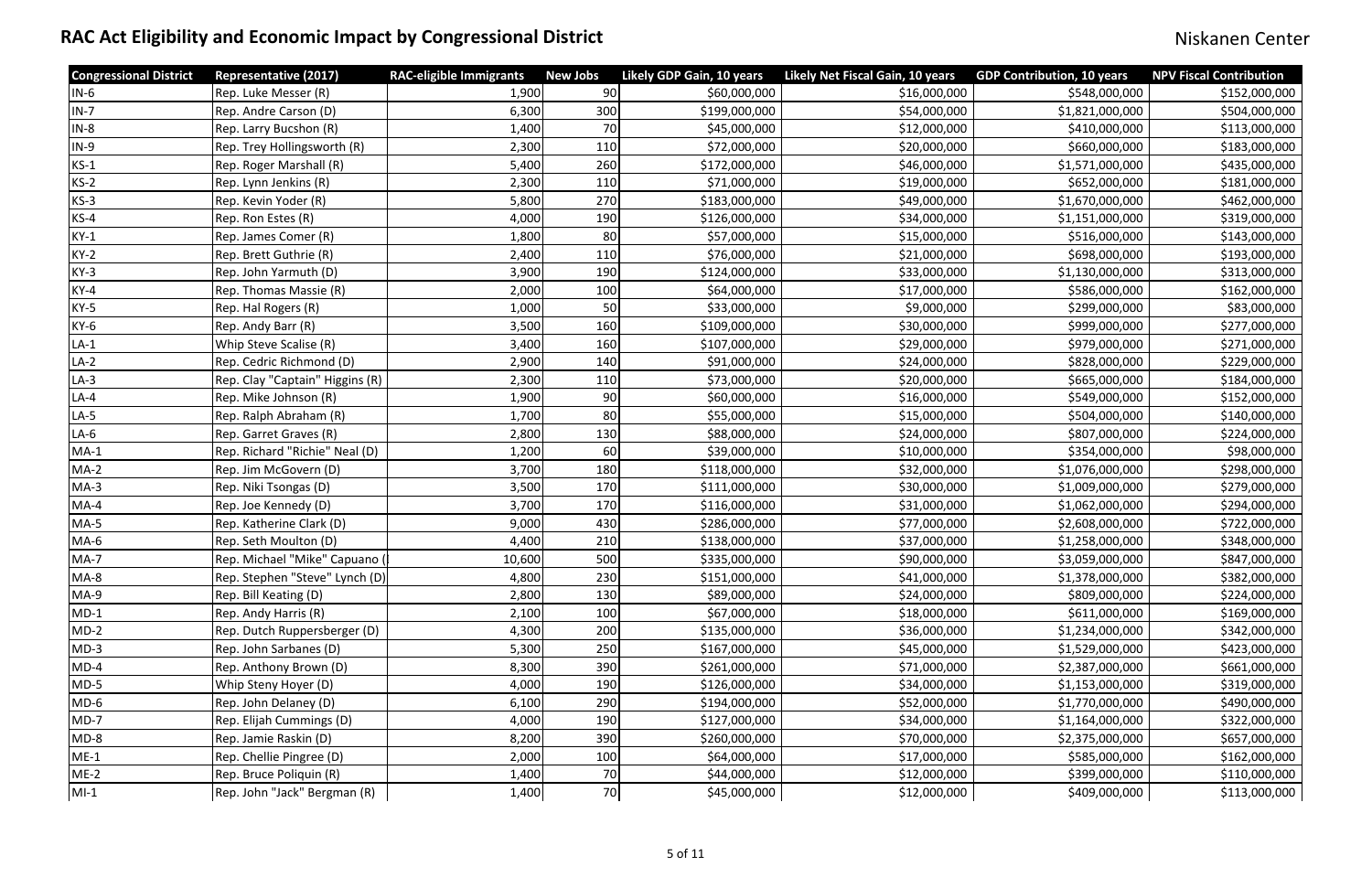| <b>Congressional District</b> | <b>Representative (2017)</b>   | <b>RAC-eligible Immigrants</b> | <b>New Jobs</b> | Likely GDP Gain, 10 years | <b>Likely Net Fiscal Gain, 10 years</b> | <b>GDP Contribution, 10 years</b> | <b>NPV Fiscal Contribution</b> |
|-------------------------------|--------------------------------|--------------------------------|-----------------|---------------------------|-----------------------------------------|-----------------------------------|--------------------------------|
| $MI-10$                       | Rep. Paul Mitchell (R)         | 2,000                          | 100             | \$64,000,000              | \$17,000,000                            | \$582,000,000                     | \$161,000,000                  |
| $MI-11$                       | Rep. David "Dave" Trott (R)    | 3,900                          | 190             | \$125,000,000             | \$34,000,000                            | \$1,141,000,000                   | \$316,000,000                  |
| $MI-12$                       | Rep. Debbie Dingell (D)        | 4,400                          | 210             | \$140,000,000             | \$38,000,000                            | \$1,278,000,000                   | \$354,000,000                  |
| $MI-13$                       | Rep. John Conyers (D)          | 3,300                          | 160             | \$106,000,000             | \$29,000,000                            | \$966,000,000                     | \$267,000,000                  |
| $MI-14$                       | Rep. Brenda Lawrence (D)       | 4,100                          | 190             | \$128,000,000             | \$35,000,000                            | \$1,171,000,000                   | \$324,000,000                  |
| $MI-2$                        | Rep. Bill Huizenga (R)         | 3,600                          | 170             | \$115,000,000             | \$31,000,000                            | \$1,048,000,000                   | \$290,000,000                  |
| $MI-3$                        | Rep. Justin Amash (R)          | 2,800                          | 130             | \$88,000,000              | \$24,000,000                            | \$807,000,000                     | \$223,000,000                  |
| $MI-4$                        | Rep. John Moolenaar (R)        | 1,600                          | 80              | \$52,000,000              | \$14,000,000                            | \$472,000,000                     | \$131,000,000                  |
| $MI-5$                        | Rep. Dan Kildee (D)            | 1,600                          | 70              | \$50,000,000              | \$13,000,000                            | \$453,000,000                     | \$125,000,000                  |
| $MI-6$                        | Rep. Fred Upton (R)            | 2,800                          | 130             | \$89,000,000              | \$24,000,000                            | \$814,000,000                     | \$225,000,000                  |
| $MI-7$                        | Rep. Tim Walberg (R)           | 1,800                          | 80              | \$56,000,000              | \$15,000,000                            | \$509,000,000                     | \$141,000,000                  |
| $MI-8$                        | Rep. Michael "Mike" Bishop (R) | 3,400                          | 160             | \$108,000,000             | \$29,000,000                            | \$984,000,000                     | \$272,000,000                  |
| $MI-9$                        | Rep. Sandy Levin (D)           | 3,900                          | 180             | \$122,000,000             | \$33,000,000                            | \$1,118,000,000                   | \$309,000,000                  |
| $MN-1$                        | Rep. Tim Walz (D)              | 3,100                          | 150             | \$98,000,000              | \$27,000,000                            | \$899,000,000                     | \$249,000,000                  |
| $MN-2$                        | Rep. Jason Lewis (R)           | 2,900                          | 140             | \$91,000,000              | \$24,000,000                            | \$829,000,000                     | \$229,000,000                  |
| $MN-3$                        | Rep. Erik Paulsen (R)          | 3,800                          | 180             | \$121,000,000             | \$33,000,000                            | \$1,102,000,000                   | \$305,000,000                  |
| $MN-4$                        | Rep. Betty McCollum (D)        | 4,000                          | 190             | \$126,000,000             | \$34,000,000                            | \$1,154,000,000                   | \$319,000,000                  |
| $MN-5$                        | Rep. Keith Ellison (D)         | 6,400                          | 300             | \$201,000,000             | \$54,000,000                            | \$1,839,000,000                   | \$509,000,000                  |
| $MN-6$                        | Rep. Thomas "Tom" Emmer (R)    | 1,900                          | 90              | \$61,000,000              | \$16,000,000                            | \$557,000,000                     | \$154,000,000                  |
| $MN-7$                        | Rep. Collin Peterson (D)       | 2,100                          | 100             | \$66,000,000              | \$18,000,000                            | \$605,000,000                     | \$168,000,000                  |
| $MN-8$                        | Rep. Rick Nolan (D)            | 1,100                          | 50              | \$35,000,000              | \$9,000,000                             | \$317,000,000                     | \$88,000,000                   |
| $MO-1$                        | Rep. Lacy Clay (D)             | 2,800                          | 130             | \$88,000,000              | \$24,000,000                            | \$802,000,000                     | \$222,000,000                  |
| $MO-2$                        | Rep. Ann Wagner (R)            | 2,800                          | 130             | \$87,000,000              | \$24,000,000                            | \$795,000,000                     | \$220,000,000                  |
| $MO-3$                        | Rep. Blaine Luetkemeyer (R)    | 1,600                          | 80              | \$50,000,000              | \$14,000,000                            | \$459,000,000                     | \$127,000,000                  |
| $MO-4$                        | Rep. Vicky Hartzler (R)        | 2,000                          | 100             | \$64,000,000              | \$17,000,000                            | \$585,000,000                     | \$162,000,000                  |
| $MO-5$                        | Rep. Emanuel Cleaver (D)       | 3,400                          | 160             | \$108,000,000             | \$29,000,000                            | \$988,000,000                     | \$274,000,000                  |
| $MO-6$                        | Rep. Sam Graves (R)            | 1,700                          | 80              | \$55,000,000              | \$15,000,000                            | \$501,000,000                     | \$139,000,000                  |
| $MO-7$                        | Rep. Billy Long (R)            | 2,300                          | 110             | \$73,000,000              | \$20,000,000                            | \$665,000,000                     | \$184,000,000                  |
| $MO-8$                        | Rep. Jason Smith (R)           | 1,500                          | 70              | \$46,000,000              | \$12,000,000                            | \$420,000,000                     | \$116,000,000                  |
| $MS-1$                        | Rep. Trent Kelly (R)           | 2,100                          | 100             | \$67,000,000              | \$18,000,000                            | \$616,000,000                     | \$171,000,000                  |
| $MS-2$                        | Rep. Bennie Thompson (D)       | 1,600                          | 80              | \$52,000,000              | \$14,000,000                            | \$476,000,000                     | \$132,000,000                  |
| $MS-3$                        | Rep. Gregg Harper (R)          | 1,700                          | 80              | \$55,000,000              | \$15,000,000                            | \$504,000,000                     | \$140,000,000                  |
| $MS-4$                        | Rep. Steven Palazzo (R)        | 1,800                          | 90              | \$59,000,000              | \$16,000,000                            | \$535,000,000                     | \$148,000,000                  |
| $MT-1$                        | Rep. Greg Gianforte (R)        | 2,300                          | 110             | \$74,000,000              | \$20,000,000                            | \$672,000,000                     | \$186,000,000                  |
| $NC-1$                        | Rep. G.K. Butterfield (D)      | 4,700                          | 230             | \$150,000,000             | \$41,000,000                            | \$1,372,000,000                   | \$380,000,000                  |
| <b>NC-10</b>                  | Rep. Patrick McHenry (R)       | 3,100                          | 150             | \$99,000,000              | \$27,000,000                            | \$903,000,000                     | \$250,000,000                  |
| $NC-11$                       | Rep. Mark Meadows (R)          | 2,900                          | 140             | \$91,000,000              | \$24,000,000                            | \$828,000,000                     | \$229,000,000                  |
| $NC-12$                       | Rep. Alma Adams (D)            | 8,700                          | 410             | \$275,000,000             | \$74,000,000                            | \$2,511,000,000                   | \$695,000,000                  |
| $NC-13$                       | Rep. Ted Budd (R)              | 4,200                          | 200             | \$134,000,000             | \$36,000,000                            | \$1,222,000,000                   | \$338,000,000                  |
| $NC-2$                        | Rep. George Holding (R)        | 4,600                          | 220             | \$144,000,000             | \$39,000,000                            | \$1,318,000,000                   | \$365,000,000                  |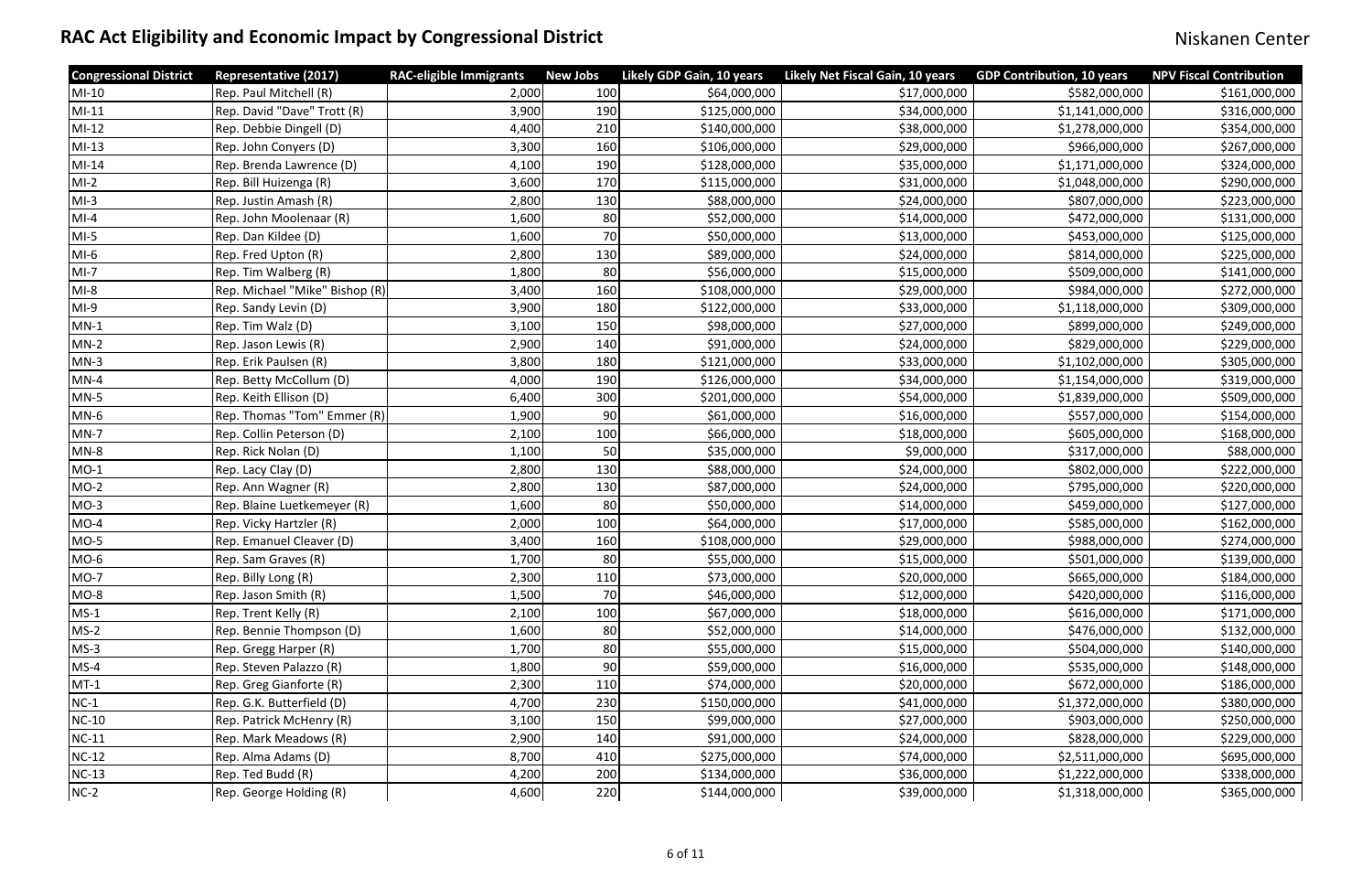| <b>Congressional District</b> | <b>Representative (2017)</b>   | <b>RAC-eligible Immigrants</b> | <b>New Jobs</b> | Likely GDP Gain, 10 years | Likely Net Fiscal Gain, 10 years | <b>GDP Contribution, 10 years</b> | <b>NPV Fiscal Contribution</b> |
|-------------------------------|--------------------------------|--------------------------------|-----------------|---------------------------|----------------------------------|-----------------------------------|--------------------------------|
| $NC-3$                        | Rep. Walter Jones (R)          | 2,700                          | 130             | \$87,000,000              | \$23,000,000                     | \$792,000,000                     | \$219,000,000                  |
| $NC-4$                        | Rep. David Price (D)           | 7,300                          | 350             | \$232,000,000             | \$63,000,000                     | \$2,121,000,000                   | \$587,000,000                  |
| $NC-5$                        | Rep. Virginia Foxx (R)         | 4,300                          | 210             | \$137,000,000             | \$37,000,000                     | \$1,253,000,000                   | \$347,000,000                  |
| $NC-6$                        | Rep. Mark Walker (R)           | 4,100                          | 190             | \$129,000,000             | \$35,000,000                     | \$1,176,000,000                   | \$326,000,000                  |
| $NC-7$                        | Rep. David Rouzer (R)          | 4,200                          | 200             | \$134,000,000             | \$36,000,000                     | \$1,224,000,000                   | \$339,000,000                  |
| $NC-8$                        | Rep. Richard Hudson (R)        | 4,400                          | 210             | \$140,000,000             | \$38,000,000                     | \$1,279,000,000                   | \$354,000,000                  |
| NC-9                          | Rep. Robert Pittenger (R)      | 4,200                          | 200             | \$134,000,000             | \$36,000,000                     | \$1,228,000,000                   | \$340,000,000                  |
| $ND-1$                        | Rep. Kevin Cramer (R)          | 2,200                          | 110             | \$71,000,000              | \$19,000,000                     | \$650,000,000                     | \$180,000,000                  |
| $NE-1$                        | Rep. Jeff Fortenberry (R)      | 3,200                          | 150             | \$103,000,000             | \$28,000,000                     | \$938,000,000                     | \$260,000,000                  |
| $NE-2$                        | Rep. Don Bacon (R)             | 4,600                          | 220             | \$144,000,000             | \$39,000,000                     | \$1,317,000,000                   | \$365,000,000                  |
| $NE-3$                        | Rep. Adrian Smith (R)          | 3,100                          | 150             | \$99,000,000              | \$27,000,000                     | \$903,000,000                     | \$250,000,000                  |
| $NH-1$                        | Rep. Carol Shea-Porter (D)     | 1,900                          | 90              | \$61,000,000              | \$17,000,000                     | \$560,000,000                     | \$155,000,000                  |
| $NH-2$                        | Rep. Ann "Annie" Kuster (D)    | 2,300                          | 110             | \$72,000,000              | \$20,000,000                     | \$662,000,000                     | \$183,000,000                  |
| $NJ-1$                        | Rep. Donald Norcross (D)       | 2,400                          | 110             | \$75,000,000              | \$20,000,000                     | \$683,000,000                     | \$189,000,000                  |
| $NJ-10$                       | Rep. Donald Payne (D)          | 7,700                          | 370             | \$244,000,000             | \$66,000,000                     | \$2,233,000,000                   | \$618,000,000                  |
| $NJ-11$                       | Rep. Rodney Frelinghuysen (R)  | 3,500                          | 170             | \$110,000,000             | \$30,000,000                     | \$1,007,000,000                   | \$279,000,000                  |
| $NJ-12$                       | Rep. Bonnie Watson Coleman (   | 8,800                          | 420             | \$277,000,000             | \$75,000,000                     | \$2,530,000,000                   | \$700,000,000                  |
| $NJ-2$                        | Rep. Frank LoBiondo (R)        | 4,400                          | 210             | \$139,000,000             | \$38,000,000                     | \$1,274,000,000                   | \$353,000,000                  |
| $NJ-3$                        | Rep. Thomas "Tom" MacArthur    | 2,300                          | 110             | \$74,000,000              | \$20,000,000                     | \$674,000,000                     | \$187,000,000                  |
| $NJ-4$                        | Rep. Chris Smith (R)           | 4,000                          | 190             | \$126,000,000             | \$34,000,000                     | \$1,149,000,000                   | \$318,000,000                  |
| $NJ-5$                        | Rep. Josh Gottheimer (D)       | 3,900                          | 190             | \$125,000,000             | \$34,000,000                     | \$1,140,000,000                   | \$316,000,000                  |
| $NJ-6$                        | Rep. Frank Pallone (D)         | 8,500                          | 400             | \$267,000,000             | \$72,000,000                     | \$2,442,000,000                   | \$676,000,000                  |
| $NJ-7$                        | Rep. Leonard Lance (R)         | 4,900                          | 230             | \$156,000,000             | \$42,000,000                     | \$1,423,000,000                   | \$394,000,000                  |
| $NJ-8$                        | Rep. Albio Sires (D)           | 13,700                         | 650             | \$433,000,000             | \$117,000,000                    | \$3,951,000,000                   | \$1,094,000,000                |
| $NJ-9$                        | Rep. Bill Pascrell (D)         | 7,700                          | 370             | \$243,000,000             | \$66,000,000                     | \$2,222,000,000                   | \$615,000,000                  |
| $NM-1$                        | Rep. Michelle Lujan Grisham (D | 5,900                          | 280             | \$186,000,000             | \$50,000,000                     | \$1,703,000,000                   | \$471,000,000                  |
| $NM-2$                        | Rep. Steve Pearce (R)          | 9,700                          | 460             | \$306,000,000             | \$82,000,000                     | \$2,790,000,000                   | \$772,000,000                  |
| $NM-3$                        | Rep. Ben "Ben Ray" Lujan (D)   | 3,200                          | 150             | \$103,000,000             | \$28,000,000                     | \$938,000,000                     | \$260,000,000                  |
| $NV-1$                        | Rep. Dina Titus (D)            | 16,100                         | 760             | \$509,000,000             | \$137,000,000                    | \$4,649,000,000                   | \$1,287,000,000                |
| $NV-2$                        | Rep. Mark Amodei (R)           | 6,800                          | 320             | \$214,000,000             | \$58,000,000                     | \$1,954,000,000                   | \$541,000,000                  |
| $NV-3$                        | Rep. Jacklyn "Jacky" Rosen (D) | 5,100                          | 240             | \$161,000,000             | \$44,000,000                     | \$1,472,000,000                   | \$407,000,000                  |
| $NV-4$                        | Rep. Ruben Kihuen (D)          | 7,800                          | 370             | \$247,000,000             | \$67,000,000                     | \$2,259,000,000                   | \$625,000,000                  |
| $NY-1$                        | Rep. Lee Zeldin (R)            | 3,600                          | 170             | \$114,000,000             | \$31,000,000                     | \$1,040,000,000                   | \$288,000,000                  |
| <b>NY-10</b>                  | Rep. Jerry Nadler (D)          | 10,400                         | 490             | \$329,000,000             | \$89,000,000                     | \$3,001,000,000                   | \$831,000,000                  |
| <b>NY-11</b>                  | Rep. Daniel "Dan" Donovan (R)  | 6,400                          | 300             | \$201,000,000             | \$54,000,000                     | \$1,836,000,000                   | \$508,000,000                  |
| <b>NY-12</b>                  | Rep. Carolyn Maloney (D)       | 8,300                          | 390             | \$263,000,000             | \$71,000,000                     | \$2,403,000,000                   | \$665,000,000                  |
| <b>NY-13</b>                  | Rep. Adriano Espaillat (D)     | 11,000                         | 520             | \$349,000,000             | \$94,000,000                     | \$3,189,000,000                   | \$883,000,000                  |
| <b>NY-14</b>                  | Rep. Joseph "Joe" Crowley (D)  | 15,900                         | 760             | \$503,000,000             | \$136,000,000                    | \$4,596,000,000                   | \$1,272,000,000                |
| <b>NY-15</b>                  | Rep. Jose Serrano (D)          | 11,600                         | 550             | \$368,000,000             | \$99,000,000                     | \$3,358,000,000                   | \$929,000,000                  |
| <b>NY-16</b>                  | Rep. Eliot Engel (D)           | 8,100                          | 380             | \$256,000,000             | \$69,000,000                     | \$2,339,000,000                   | \$647,000,000                  |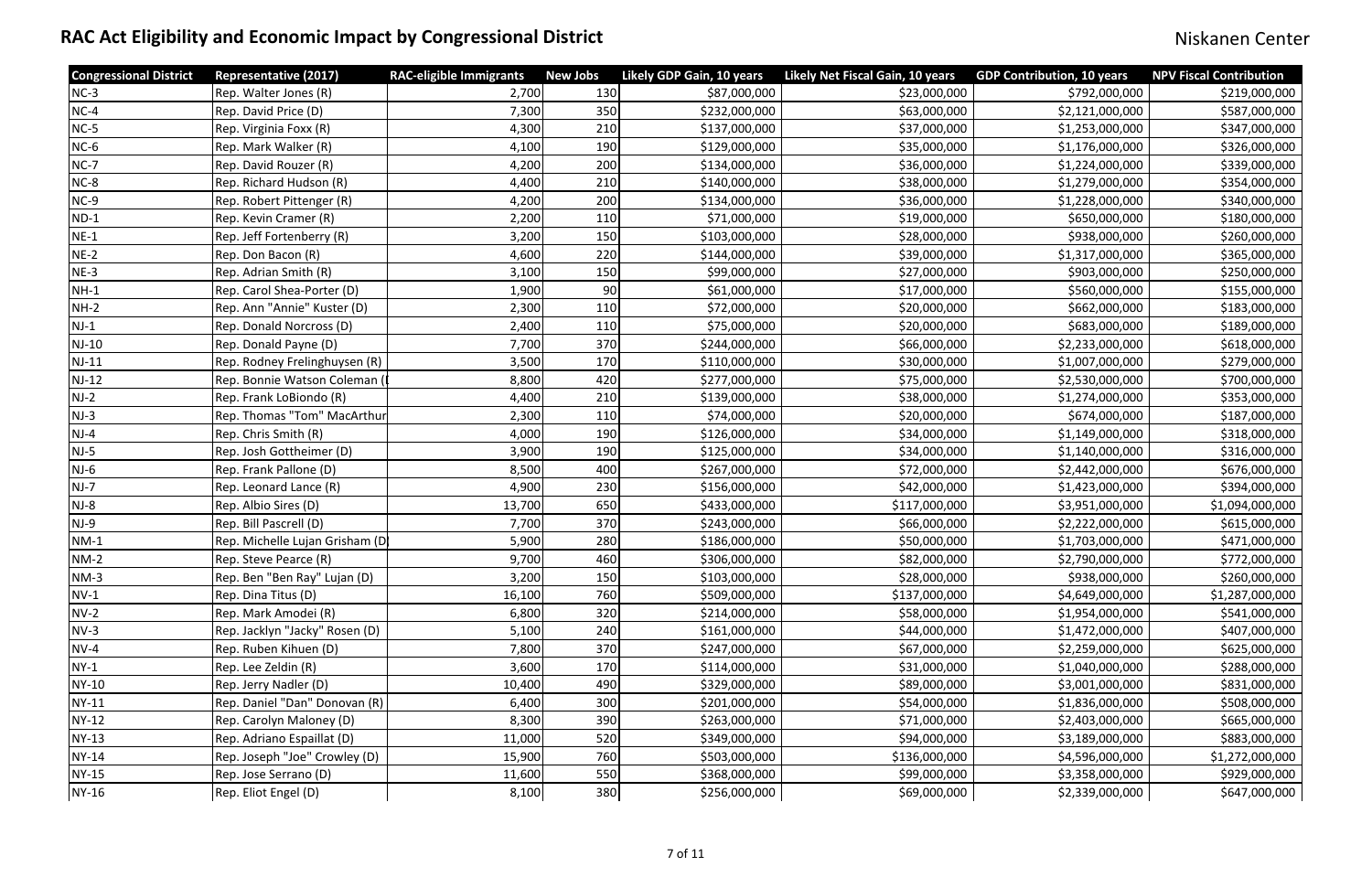| <b>Congressional District</b> | <b>Representative (2017)</b>   | <b>RAC-eligible Immigrants</b> | <b>New Jobs</b> | Likely GDP Gain, 10 years | Likely Net Fiscal Gain, 10 years | <b>GDP Contribution, 10 years</b> | <b>NPV Fiscal Contribution</b> |
|-------------------------------|--------------------------------|--------------------------------|-----------------|---------------------------|----------------------------------|-----------------------------------|--------------------------------|
| <b>NY-17</b>                  | Rep. Nita Lowey (D)            | 7,400                          | 350             | \$235,000,000             | \$63,000,000                     | \$2,147,000,000                   | \$594,000,000                  |
| <b>NY-18</b>                  | Rep. Sean Maloney (D)          | 3,200                          | 150             | \$102,000,000             | \$28,000,000                     | \$936,000,000                     | \$259,000,000                  |
| <b>NY-19</b>                  | Rep. John Faso (R)             | 2,100                          | 100             | \$68,000,000              | \$18,000,000                     | \$618,000,000                     | \$171,000,000                  |
| $NY-2$                        | Rep. Pete King (R)             | 4,400                          | 210             | \$139,000,000             | \$37,000,000                     | \$1,267,000,000                   | \$351,000,000                  |
| <b>NY-20</b>                  | Rep. Paul Tonko (D)            | 2,100                          | 100             | \$67,000,000              | \$18,000,000                     | \$613,000,000                     | \$170,000,000                  |
| <b>NY-21</b>                  | Rep. Elise Stefanik (R)        | 1,800                          | 90              | \$58,000,000              | \$16,000,000                     | \$533,000,000                     | \$148,000,000                  |
| <b>NY-22</b>                  | Rep. Claudia Tenney (R)        | 1,800                          | 90              | \$57,000,000              | \$15,000,000                     | \$523,000,000                     | \$145,000,000                  |
| <b>NY-23</b>                  | Rep. Tom Reed (R)              | 1,800                          | 80              | \$57,000,000              | \$15,000,000                     | \$516,000,000                     | \$143,000,000                  |
| <b>NY-24</b>                  | Rep. John Katko (R)            | 2,000                          | 100             | \$65,000,000              | \$17,000,000                     | \$591,000,000                     | \$164,000,000                  |
| <b>NY-25</b>                  | Rep. Louise Slaughter (D)      | 2,200                          | 110             | \$71,000,000              | \$19,000,000                     | \$645,000,000                     | \$179,000,000                  |
| <b>NY-26</b>                  | Rep. Brian Higgins (D)         | 3,100                          | 150             | \$99,000,000              | \$27,000,000                     | \$904,000,000                     | \$250,000,000                  |
| <b>NY-27</b>                  | Rep. Chris Collins (R)         | 1,500                          | 70              | \$48,000,000              | \$13,000,000                     | \$438,000,000                     | \$121,000,000                  |
| $NY-3$                        | Rep. Thomas "Tom" Suozzi (D)   | 4,300                          | 200             | \$136,000,000             | \$37,000,000                     | \$1,241,000,000                   | \$344,000,000                  |
| $NY-4$                        | Rep. Kathleen Rice (D)         | 5,300                          | 250             | \$167,000,000             | \$45,000,000                     | \$1,523,000,000                   | \$422,000,000                  |
| <b>NY-5</b>                   | Rep. Gregory Meeks (D)         | 9,600                          | 460             | \$305,000,000             | \$82,000,000                     | \$2,786,000,000                   | \$771,000,000                  |
| $NY-6$                        | Rep. Grace Meng (D)            | 11,500                         | 540             | \$363,000,000             | \$98,000,000                     | \$3,317,000,000                   | \$918,000,000                  |
| NY-7                          | Rep. Nydia Velazquez (D)       | 10,600                         | 500             | \$334,000,000             | \$90,000,000                     | \$3,053,000,000                   | \$845,000,000                  |
| NY-8                          | Rep. Hakeem Jeffries (D)       | 7,700                          | 370             | \$243,000,000             | \$66,000,000                     | \$2,222,000,000                   | \$615,000,000                  |
| NY-9                          | Rep. Yvette Clarke (D)         | 11,100                         | 530             | \$352,000,000             | \$95,000,000                     | \$3,217,000,000                   | \$890,000,000                  |
| $OH-1$                        | Rep. Steve Chabot (R)          | 2,600                          | 130             | \$84,000,000              | \$23,000,000                     | \$765,000,000                     | \$212,000,000                  |
| OH-10                         | Rep. Michael "Mike" Turner (R) | 2,200                          | 100             | \$69,000,000              | \$19,000,000                     | \$630,000,000                     | \$175,000,000                  |
| OH-11                         | Rep. Marcia Fudge (D)          | 2,100                          | 100             | \$67,000,000              | \$18,000,000                     | \$614,000,000                     | \$170,000,000                  |
| OH-12                         | Rep. Pat Tiberi (R)            | 2,000                          | 100             | \$64,000,000              | \$17,000,000                     | \$582,000,000                     | \$161,000,000                  |
| OH-13                         | Rep. Tim Ryan (D)              | 1,700                          | 80              | \$54,000,000              | \$14,000,000                     | \$489,000,000                     | \$135,000,000                  |
| OH-14                         | Rep. Dave Joyce (R)            | 2,000                          | 90              | \$62,000,000              | \$17,000,000                     | \$568,000,000                     | \$157,000,000                  |
| OH-15                         | Rep. Steve Stivers (R)         | 1,900                          | 90              | \$60,000,000              | \$16,000,000                     | \$546,000,000                     | \$151,000,000                  |
| OH-16                         | Rep. Jim Renacci (R)           | 1,800                          | 80              | \$55,000,000              | \$15,000,000                     | \$506,000,000                     | \$140,000,000                  |
| OH-2                          | Rep. Brad Wenstrup (R)         | 1,800                          | 80              | \$56,000,000              | \$15,000,000                     | \$515,000,000                     | \$143,000,000                  |
| OH-3                          | Rep. Joyce Beatty (D)          | 6,000                          | 280             | \$189,000,000             | \$51,000,000                     | \$1,726,000,000                   | \$478,000,000                  |
| OH-4                          | Rep. Jim Jordan (R)            | 1,200                          | 60              | \$38,000,000              | \$10,000,000                     | \$347,000,000                     | \$96,000,000                   |
| OH-5                          | Rep. Bob Latta (R)             | 1,600                          | 80              | \$51,000,000              | \$14,000,000                     | \$466,000,000                     | \$129,000,000                  |
| OH-6                          | Rep. Bill Johnson (R)          | 1,000                          | 50              | \$31,000,000              | \$8,000,000                      | \$282,000,000                     | \$78,000,000                   |
| OH-7                          | Rep. Bob Gibbs (R)             | 1,300                          | 60              | \$41,000,000              | \$11,000,000                     | \$375,000,000                     | \$104,000,000                  |
| OH-8                          | Rep. Warren Davidson (R)       | 2,200                          | 100             | \$69,000,000              | \$19,000,000                     | \$628,000,000                     | \$174,000,000                  |
| OH-9                          | Rep. Marcy Kaptur (D)          | 1,600                          | 80              | \$51,000,000              | \$14,000,000                     | \$465,000,000                     | \$129,000,000                  |
| OK-1                          | Rep. Jim Bridenstine (R)       | 5,400                          | 260             | \$172,000,000             | \$46,000,000                     | \$1,569,000,000                   | \$434,000,000                  |
| $OK-2$                        | Rep. Markwayne Mullin (R)      | 2,100                          | 100             | \$66,000,000              | \$18,000,000                     | \$600,000,000                     | \$166,000,000                  |
| OK-3                          | Rep. Frank Lucas (R)           | 3,700                          | 170             | \$116,000,000             | \$31,000,000                     | \$1,062,000,000                   | \$294,000,000                  |
| OK-4                          | Rep. Tom Cole (R)              | 2,700                          | 130             | \$86,000,000              | \$23,000,000                     | \$786,000,000                     | \$218,000,000                  |
| OK-5                          | Rep. Steve Russell (R)         | 7,800                          | 370             | \$246,000,000             | \$66,000,000                     | \$2,246,000,000                   | \$622,000,000                  |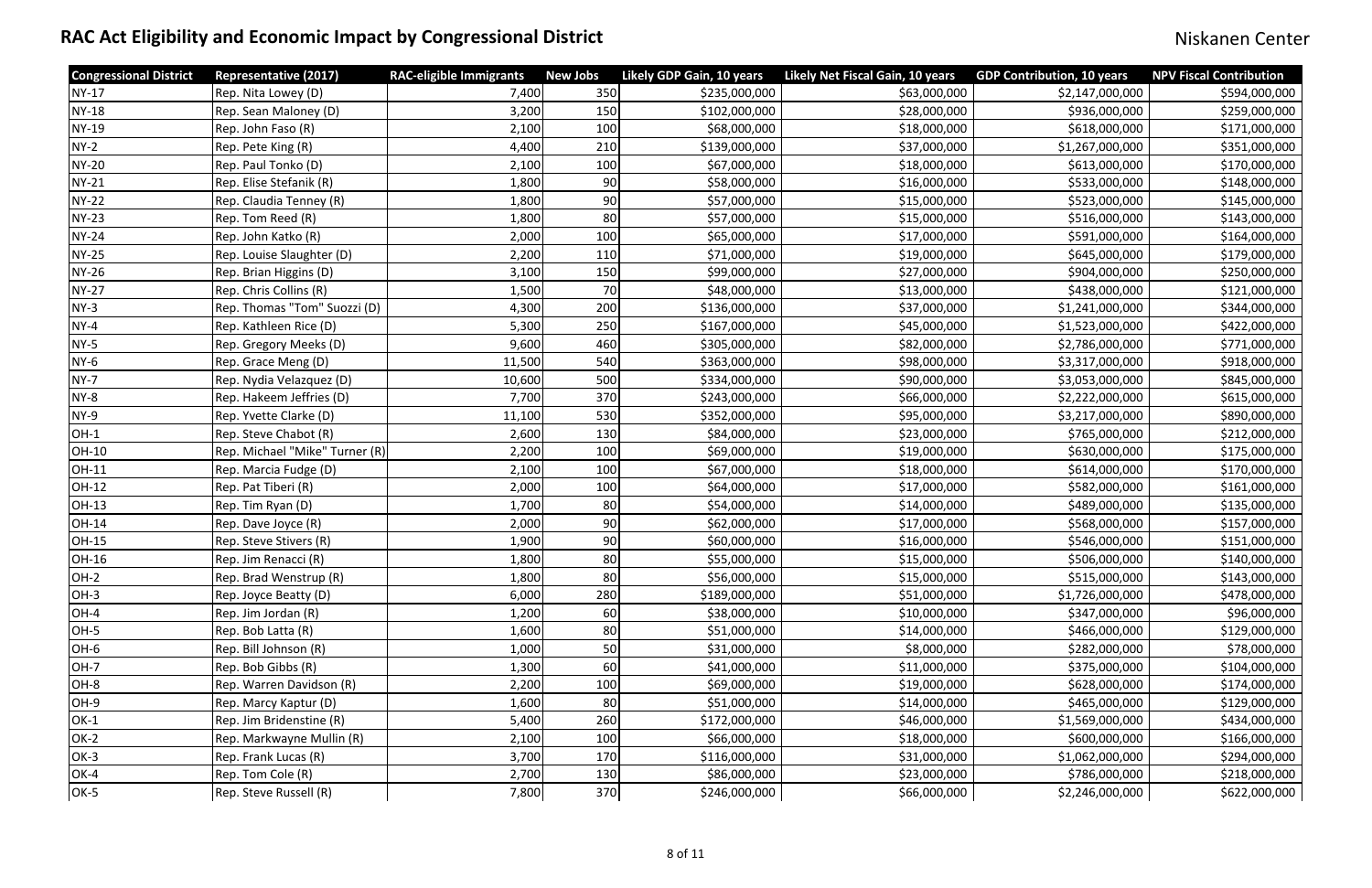| <b>Congressional District</b> | <b>Representative (2017)</b>  | <b>RAC-eligible Immigrants</b> | <b>New Jobs</b> | Likely GDP Gain, 10 years | Likely Net Fiscal Gain, 10 years | <b>GDP Contribution, 10 years</b> | <b>NPV Fiscal Contribution</b> |
|-------------------------------|-------------------------------|--------------------------------|-----------------|---------------------------|----------------------------------|-----------------------------------|--------------------------------|
| OR-1                          | Rep. Suzanne Bonamici (D)     | 7,800                          | 370             | \$247,000,000             | \$67,000,000                     | \$2,253,000,000                   | \$624,000,000                  |
| OR-2                          | Rep. Greg Walden (R)          | 5,500                          | 260             | \$173,000,000             | \$47,000,000                     | \$1,575,000,000                   | \$436,000,000                  |
| OR-3                          | Rep. Earl Blumenauer (D)      | 6,900                          | 330             | \$217,000,000             | \$59,000,000                     | \$1,980,000,000                   | \$548,000,000                  |
| OR-4                          | Rep. Pete DeFazio (D)         | 3,400                          | 160             | \$107,000,000             | \$29,000,000                     | \$977,000,000                     | \$271,000,000                  |
| OR-5                          | Rep. Kurt Schrader (D)        | 6,600                          | 310             | \$208,000,000             | \$56,000,000                     | \$1,896,000,000                   | \$525,000,000                  |
| $PA-1$                        | Rep. Robert "Bob" Brady (D)   | 4,000                          | 190             | \$126,000,000             | \$34,000,000                     | \$1,154,000,000                   | \$320,000,000                  |
| <b>PA-10</b>                  | Rep. Tom Marino (R)           | 1,100                          | 50              | \$36,000,000              | \$10,000,000                     | \$331,000,000                     | \$92,000,000                   |
| <b>PA-11</b>                  | Rep. Lou Barletta (R)         | 1,700                          | 80              | \$53,000,000              | \$14,000,000                     | \$486,000,000                     | \$134,000,000                  |
| <b>PA-12</b>                  | Rep. Keith Rothfus (R)        | 1,400                          | 70              | \$44,000,000              | \$12,000,000                     | \$405,000,000                     | \$112,000,000                  |
| <b>PA-13</b>                  | Rep. Brendan Boyle (D)        | 4,800                          | 230             | \$152,000,000             | \$41,000,000                     | \$1,389,000,000                   | \$384,000,000                  |
| <b>PA-14</b>                  | Rep. Mike Doyle (D)           | 2,500                          | 120             | \$79,000,000              | \$21,000,000                     | \$725,000,000                     | \$201,000,000                  |
| <b>PA-15</b>                  | Rep. Charlie Dent (R)         | 1,600                          | 70              | \$49,000,000              | \$13,000,000                     | \$449,000,000                     | \$124,000,000                  |
| <b>PA-16</b>                  | Rep. Lloyd Smucker (R)        | 3,100                          | 150             | \$98,000,000              | \$26,000,000                     | \$896,000,000                     | \$248,000,000                  |
| <b>PA-17</b>                  | Rep. Matthew "Matt" Cartwrigl | 1,500                          | 70              | \$49,000,000              | \$13,000,000                     | \$448,000,000                     | \$124,000,000                  |
| <b>PA-18</b>                  | Rep. Tim Murphy (R)           | 1,700                          | 80              | \$54,000,000              | \$15,000,000                     | \$494,000,000                     | \$137,000,000                  |
| $PA-2$                        | Rep. Dwight Evans (D)         | 2,900                          | 140             | \$92,000,000              | \$25,000,000                     | \$844,000,000                     | \$234,000,000                  |
| <b>PA-3</b>                   | Rep. Mike Kelly (R)           | 1,500                          | 70              | \$47,000,000              | \$13,000,000                     | \$426,000,000                     | \$118,000,000                  |
| $PA-4$                        | Rep. Scott Perry (R)          | 2,100                          | 100             | \$67,000,000              | \$18,000,000                     | \$614,000,000                     | \$170,000,000                  |
| <b>PA-5</b>                   | Rep. Glenn "G.T." Thompson (R | 2,300                          | 110             | \$73,000,000              | \$20,000,000                     | \$669,000,000                     | \$185,000,000                  |
| <b>PA-6</b>                   | Rep. Ryan Costello (R)        | 2,500                          | 120             | \$80,000,000              | \$21,000,000                     | \$726,000,000                     | \$201,000,000                  |
| <b>PA-7</b>                   | Rep. Patrick "Pat" Meehan (R) | 2,600                          | 120             | \$81,000,000              | \$22,000,000                     | \$738,000,000                     | \$204,000,000                  |
| PA-8                          | Rep. Brian Fitzpatrick (R)    | 2,200                          | 110             | \$70,000,000              | \$19,000,000                     | \$640,000,000                     | \$177,000,000                  |
| PA-9                          | Rep. Bill Shuster (R)         | 1,300                          | 60              | \$41,000,000              | \$11,000,000                     | \$379,000,000                     | \$105,000,000                  |
| $RI-1$                        | Rep. David Cicilline (D)      | 3,600                          | 170             | \$113,000,000             | \$31,000,000                     | \$1,034,000,000                   | \$286,000,000                  |
| $RI-2$                        | Rep. Jim Langevin (D)         | 2,200                          | 100             | \$69,000,000              | \$19,000,000                     | \$628,000,000                     | \$174,000,000                  |
| $SC-1$                        | Rep. Mark Sanford (R)         | 3,100                          | 150             | \$99,000,000              | \$27,000,000                     | \$905,000,000                     | \$250,000,000                  |
| $SC-2$                        | Rep. Joe Wilson (R)           | 2,800                          | 130             | \$87,000,000              | \$24,000,000                     | \$799,000,000                     | \$221,000,000                  |
| $SC-3$                        | Rep. Jeff Duncan (R)          | 2,300                          | 110             | \$72,000,000              | \$19,000,000                     | \$653,000,000                     | \$181,000,000                  |
| $SC-4$                        | Rep. Trey Gowdy (R)           | 3,600                          | 170             | \$113,000,000             | \$31,000,000                     | \$1,033,000,000                   | \$286,000,000                  |
| $SC-5$                        | Rep. Ralph Norman (R)         | 2,200                          | 100             | \$68,000,000              | \$18,000,000                     | \$625,000,000                     | \$173,000,000                  |
| $SC-6$                        | Rep. James "Jim" Clyburn (D)  | 2,800                          | 130             | \$88,000,000              | \$24,000,000                     | \$803,000,000                     | \$222,000,000                  |
| $SC-7$                        | Rep. Tom Rice (R)             | 2,400                          | 120             | \$77,000,000              | \$21,000,000                     | \$707,000,000                     | \$196,000,000                  |
| $SD-1$                        | Rep. Kristi Noem (R)          | 2,300                          | 110             | \$71,000,000              | \$19,000,000                     | \$651,000,000                     | \$180,000,000                  |
| $TN-1$                        | Rep. Phil Roe (R)             | 1,900                          | 90              | \$59,000,000              | \$16,000,000                     | \$538,000,000                     | \$149,000,000                  |
| $TN-2$                        | Rep. John "Jimmy" Duncan (R)  | 2,700                          | 130             | \$85,000,000              | \$23,000,000                     | \$779,000,000                     | \$216,000,000                  |
| TN-3                          | Rep. Chuck Fleischmann (R)    | 1,900                          | 90              | \$60,000,000              | \$16,000,000                     | \$549,000,000                     | \$152,000,000                  |
| $TN-4$                        | Rep. Scott DesJarlais (R)     | 3,600                          | 170             | \$114,000,000             | \$31,000,000                     | \$1,038,000,000                   | \$287,000,000                  |
| $TN-5$                        | Rep. Jim Cooper (D)           | 6,700                          | 320             | \$213,000,000             | \$57,000,000                     | \$1,943,000,000                   | \$538,000,000                  |
| $TN-6$                        | Rep. Diane Black (R)          | 2,300                          | 110             | \$74,000,000              | \$20,000,000                     | \$674,000,000                     | \$187,000,000                  |
| TN-7                          | Rep. Marsha Blackburn (R)     | 2,200                          | 100             | \$70,000,000              | \$19,000,000                     | \$637,000,000                     | \$176,000,000                  |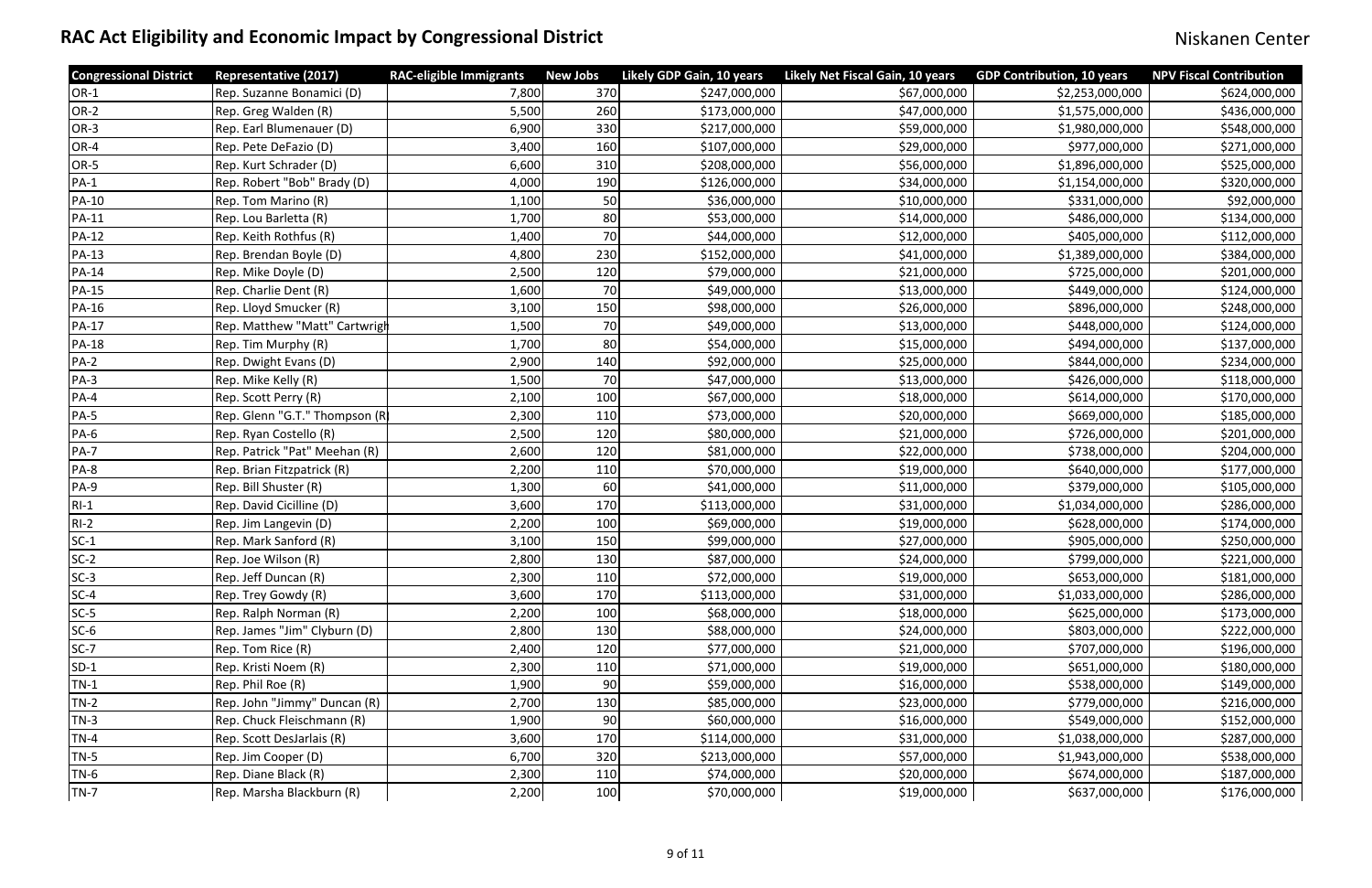| <b>Congressional District</b> | <b>Representative (2017)</b>   | <b>RAC-eligible Immigrants</b> | <b>New Jobs</b> | Likely GDP Gain, 10 years | Likely Net Fiscal Gain, 10 years | <b>GDP Contribution, 10 years</b> | <b>NPV Fiscal Contribution</b> |
|-------------------------------|--------------------------------|--------------------------------|-----------------|---------------------------|----------------------------------|-----------------------------------|--------------------------------|
| $TN-8$                        | Rep. David Kustoff (R)         | 1,800                          | 90              | \$58,000,000              | \$16,000,000                     | \$527,000,000                     | \$146,000,000                  |
| $TN-9$                        | Rep. Steve Cohen (D)           | 4,100                          | 200             | \$130,000,000             | \$35,000,000                     | \$1,188,000,000                   | \$329,000,000                  |
| $TX-1$                        | Rep. Louie Gohmert (R)         | 6,100                          | 290             | \$192,000,000             | \$52,000,000                     | \$1,757,000,000                   | \$487,000,000                  |
| $TX-10$                       | Rep. Michael McCaul (R)        | 9,500                          | 450             | \$302,000,000             | \$81,000,000                     | \$2,754,000,000                   | \$762,000,000                  |
| $TX-11$                       | Rep. Mike Conaway (R)          | 8,000                          | 380             | \$255,000,000             | \$69,000,000                     | \$2,324,000,000                   | \$643,000,000                  |
| $TX-12$                       | Rep. Kay Granger (R)           | 6,500                          | 310             | \$207,000,000             | \$56,000,000                     | \$1,887,000,000                   | \$522,000,000                  |
| $TX-13$                       | Rep. Mac Thornberry (R)        | 7,300                          | 340             | \$230,000,000             | \$62,000,000                     | \$2,098,000,000                   | \$581,000,000                  |
| $TX-14$                       | Rep. Randy Weber (R)           | 6,900                          | 330             | \$219,000,000             | \$59,000,000                     | \$2,002,000,000                   | \$554,000,000                  |
| $TX-15$                       | Rep. Vicente Gonzalez (D)      | 20,700                         | 980             | \$655,000,000             | \$177,000,000                    | \$5,981,000,000                   | \$1,656,000,000                |
| $TX-16$                       | Rep. Beto O'Rourke (D)         | 17,800                         | 850             | \$564,000,000             | \$152,000,000                    | \$5,152,000,000                   | \$1,426,000,000                |
| $TX-17$                       | Rep. Bill Flores (R)           | 8,300                          | 390             | \$262,000,000             | \$71,000,000                     | \$2,394,000,000                   | \$663,000,000                  |
| $TX-18$                       | Rep. Sheila Jackson Lee (D)    | 13,800                         | 650             | \$436,000,000             | \$118,000,000                    | \$3,985,000,000                   | \$1,103,000,000                |
| TX-19                         | Rep. Jodey Arrington (R)       | 7,500                          | 360             | \$237,000,000             | \$64,000,000                     | \$2,161,000,000                   | \$598,000,000                  |
| $TX-2$                        | Rep. Ted Poe (R)               | 11,100                         | 530             | \$352,000,000             | \$95,000,000                     | \$3,217,000,000                   | \$891,000,000                  |
| <b>TX-20</b>                  | Rep. Joaquin Castro (D)        | 13,100                         | 620             | \$415,000,000             | \$112,000,000                    | \$3,786,000,000                   | \$1,048,000,000                |
| $TX-21$                       | Rep. Lamar Smith (R)           | 6,700                          | 320             | \$211,000,000             | \$57,000,000                     | \$1,923,000,000                   | \$532,000,000                  |
| $TX-22$                       | Rep. Pete Olson (R)            | 9,000                          | 430             | \$284,000,000             | \$77,000,000                     | \$2,596,000,000                   | \$718,000,000                  |
| $TX-23$                       | Rep. Will Hurd (R)             | 14,100                         | 670             | \$445,000,000             | \$120,000,000                    | \$4,067,000,000                   | \$1,126,000,000                |
| $TX-24$                       | Rep. Kenny "Ken" Marchant (R)  | 11,800                         | 560             | \$373,000,000             | \$101,000,000                    | \$3,403,000,000                   | \$942,000,000                  |
| $TX-25$                       | Rep. Roger Williams (R)        | 5,100                          | 240             | \$161,000,000             | \$44,000,000                     | \$1,473,000,000                   | \$408,000,000                  |
| $TX-26$                       | Rep. Michael "Mike" Burgess (R | 6,800                          | 330             | \$217,000,000             | \$59,000,000                     | \$1,979,000,000                   | \$548,000,000                  |
| $TX-27$                       | Rep. Blake Farenthold (R)      | 8,600                          | 410             | \$273,000,000             | \$74,000,000                     | \$2,491,000,000                   | \$690,000,000                  |
| TX-28                         | Rep. Henry Cuellar (D)         | 18,300                         | 870             | \$579,000,000             | \$156,000,000                    | \$5,285,000,000                   | \$1,463,000,000                |
| $TX-29$                       | Rep. Gene Green (D)            | 25,400                         | 1,200           | \$803,000,000             | \$217,000,000                    | \$7,333,000,000                   | \$2,030,000,000                |
| $TX-3$                        | Rep. Sam Johnson (R)           | 8,400                          | 400             | \$266,000,000             | \$72,000,000                     | \$2,429,000,000                   | \$672,000,000                  |
| TX-30                         | Rep. Eddie Johnson (D)         | 13,200                         | 630             | \$419,000,000             | \$113,000,000                    | \$3,825,000,000                   | \$1,059,000,000                |
| <b>TX-31</b>                  | Rep. John Carter (R)           | 6,200                          | 300             | \$197,000,000             | \$53,000,000                     | \$1,797,000,000                   | \$497,000,000                  |
| $TX-32$                       | Rep. Pete Sessions (R)         | 11,200                         | 530             | \$355,000,000             | \$96,000,000                     | \$3,243,000,000                   | \$898,000,000                  |
| $TX-33$                       | Rep. Marc Veasey (D)           | 24,800                         | 1,180           | \$785,000,000             | \$212,000,000                    | \$7,165,000,000                   | \$1,983,000,000                |
| $TX-34$                       | Rep. Filemon Vela (D)          | 18,800                         | 890             | \$595,000,000             | \$161,000,000                    | \$5,436,000,000                   | \$1,505,000,000                |
| $TX-35$                       | Rep. Lloyd Doggett (D)         | 15,700                         | 750             | \$497,000,000             | \$134,000,000                    | \$4,538,000,000                   | \$1,256,000,000                |
| TX-36                         | Rep. Brian Babin (R)           | 7,100                          | 340             | \$226,000,000             | \$61,000,000                     | \$2,059,000,000                   | \$570,000,000                  |
| $TX-4$                        | Rep. John Ratcliffe (R)        | 4,900                          | 230             | \$155,000,000             | \$42,000,000                     | \$1,412,000,000                   | \$391,000,000                  |
| $TX-5$                        | Rep. Jeb Hensarling (R)        | 10,300                         | 490             | \$327,000,000             | \$88,000,000                     | \$2,988,000,000                   | \$827,000,000                  |
| $TX-6$                        | Rep. Joe Barton (R)            | 7,100                          | 340             | \$226,000,000             | \$61,000,000                     | \$2,063,000,000                   | \$571,000,000                  |
| $TX-7$                        | Rep. John Culberson (R)        | 14,400                         | 680             | \$456,000,000             | \$123,000,000                    | \$4,160,000,000                   | \$1,151,000,000                |
| $TX-8$                        | Rep. Kevin Brady (R)           | 7,500                          | 360             | \$238,000,000             | \$64,000,000                     | \$2,169,000,000                   | \$600,000,000                  |
| $TX-9$                        | Rep. Al Green (D)              | 18,900                         | 900             | \$598,000,000             | \$161,000,000                    | \$5,460,000,000                   | \$1,512,000,000                |
| $UT-1$                        | Rep. Rob Bishop (R)            | 3,800                          | 180             | \$119,000,000             | \$32,000,000                     | \$1,089,000,000                   | \$302,000,000                  |
| UT-2                          | Rep. Chris Stewart (R)         | 6,800                          | 320             | \$214,000,000             | \$58,000,000                     | \$1,955,000,000                   | \$541,000,000                  |